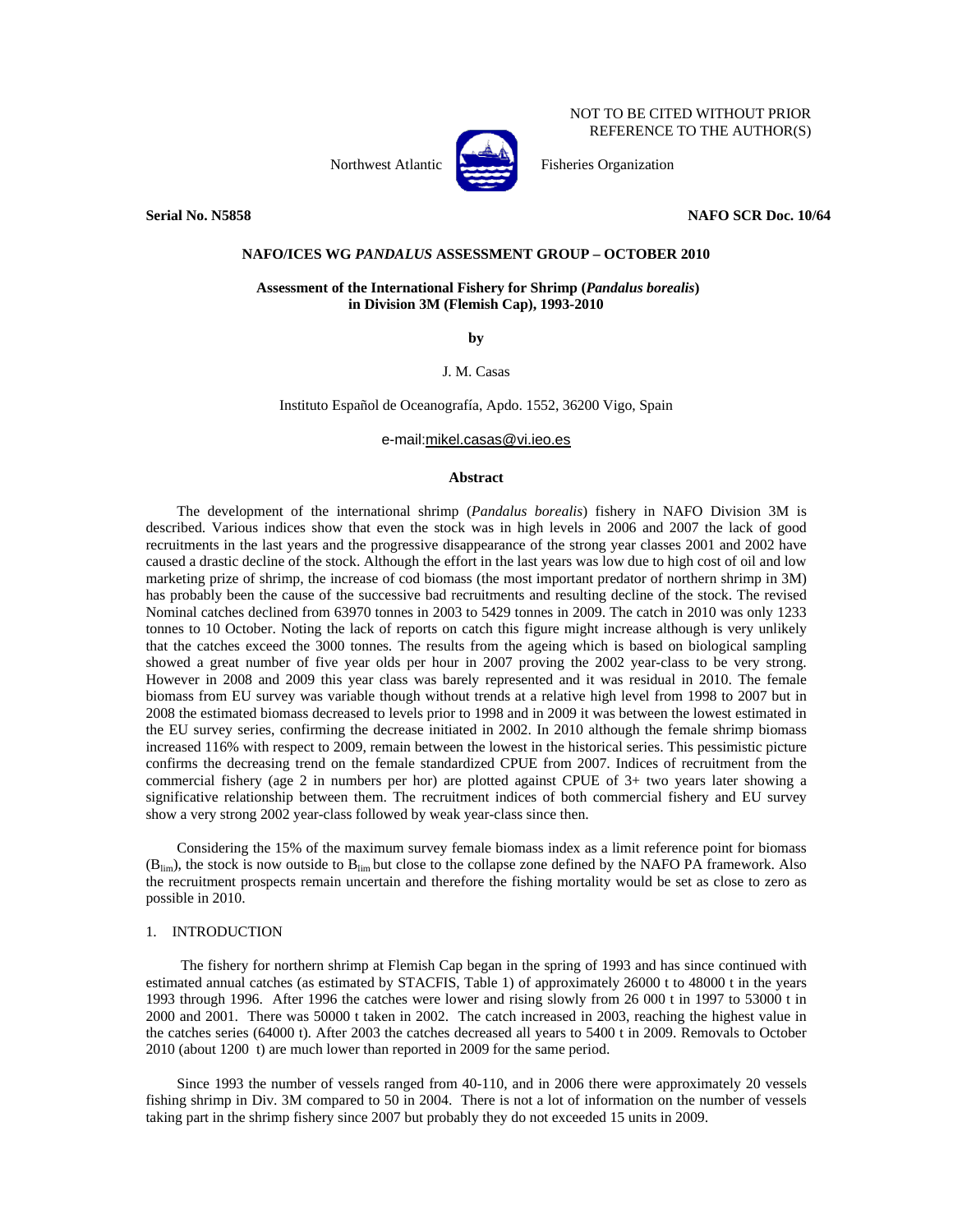The development of the international shrimp (*Pandalus borealis*) fishery in NAFO Division 3M is described. Various indices are listed with the purpose of tracking the status of the Flemish Cap shrimp stock. Among these the standardized CPUE and an international database of observer samples is used on which ageing was carried out. The results from the ageing are presented as well as numbers/hour per age based on the standardised CPUE. The indices of female stock are mainly from the EU survey. Also there is calculated a standardized CPUE series of female index. Moreover there is recruitment index from the EU survey and the commercial fishery.

Background on the assessment and management of this resource since 1993 can be found in Parsons (1998), Gudmundsdóttir (2003), Gudmundsdóttir and Nicolajsen (2003) Skúladóttir and Pétursson (2005) and NAFO Scientific Council Reports (2005).

#### 2. MATERIAL AND METHODS

#### *Standardization of CPUE*

The standardized dataset, consisting of data from Canada, Faroe Islands, Greenland, Iceland, Norway, Russia, Estonia and Spain from 1993 to 2009 was updated. Only Stonian data were available from 2010 and new information about Spanish in 2009 was added. Data were selected from the standardized data file where catch >0 kg and/or effort >10 hours. As area is not defined in some of the reported data and it has been noticed that area is not important to the regression (Gudmundsdottir, 2003) area is not used in the regression. As in previous years there was cause for concern about the correct locations of some catches between 3M and 3L Divisions. Up to 2009 the followed criterion was to analyse those trips where the catches were carried out exclusively in 3M Division. In 2009 and 2010 this rule it could not be applied to the Estonian vessels because all the trips with available information in 2009 and 2010 presented catches in both divisions 3M and 3L. From this reason the CPUE database was only updated adding the data set from Spain in 2009.

As in previous years possible outliers were identified by Cock's distances estimated from a preliminary linear regression carried out with the updated CPUE dataset. The CPUE was modelled against year, vessel, month and gear and all the cases with Cock's distances bigger than 0.00008 were remove and the international data base rebuilt.

With the updated international dataset the CPUE was again modelled against year, vessel, month and gear, but using the Generalized Linear Model function glm in Splus (version 6) where the modelled CPUE is loglinked. Effort is used as the weighting factor. As previous years the model was standardized to data from 1993, June, single trawl and Icelandic data.

### *Samples*

Shrimp were separated into 3 categories namely, males, primiparous females (including transitional) and multiparous females according to the sternal spine criterion (McCrary. 1971), oblique carapace lengths were measured using sliding calipers and grouped into 0.5 mm length-classes. These data form the International shrimp aging database as recommended Appendix II of the 1999 NAFO Scientific Council meeting on shrimp (NAFO, 2003).

Modal analysis (MacDonald and Pitcher, 1979) was conducted on an individual month by month basis using each nation's catch, for weighting. This analysis provided the mean lengths and proportions at age and sex per month. The mean lengths were converted to mean weights using length weight relationships for the appropriate months to calculate the number caught (Skuladottir, 1997). An average length at age was calculated for the whole period, weighted by number caught each month and by nation. The mean lengths were then converted to weights using the length weight relationship for April-June. This was said to be the average weight for that particular year at age and sex. Since 2006, due to the lack of good information about length distributions from commercial fishery, the modal analysis was only conducted on length distributions estimated in the EU survey carried out in summer on Flemish Cap. In the same way, since 2006 the mean weights used in the calculations were estimated from the lengths-weight relationship obtained in the EU survey each year.

The absence of significant differences since 1994 in the growth curves estimated by EU survey and Commercial fishery would allow us to use the EU survey length distribution to estimate the age composition of the catches carried out by international fleet directed to shrimp fishery in 3M Division (Casas, 2009).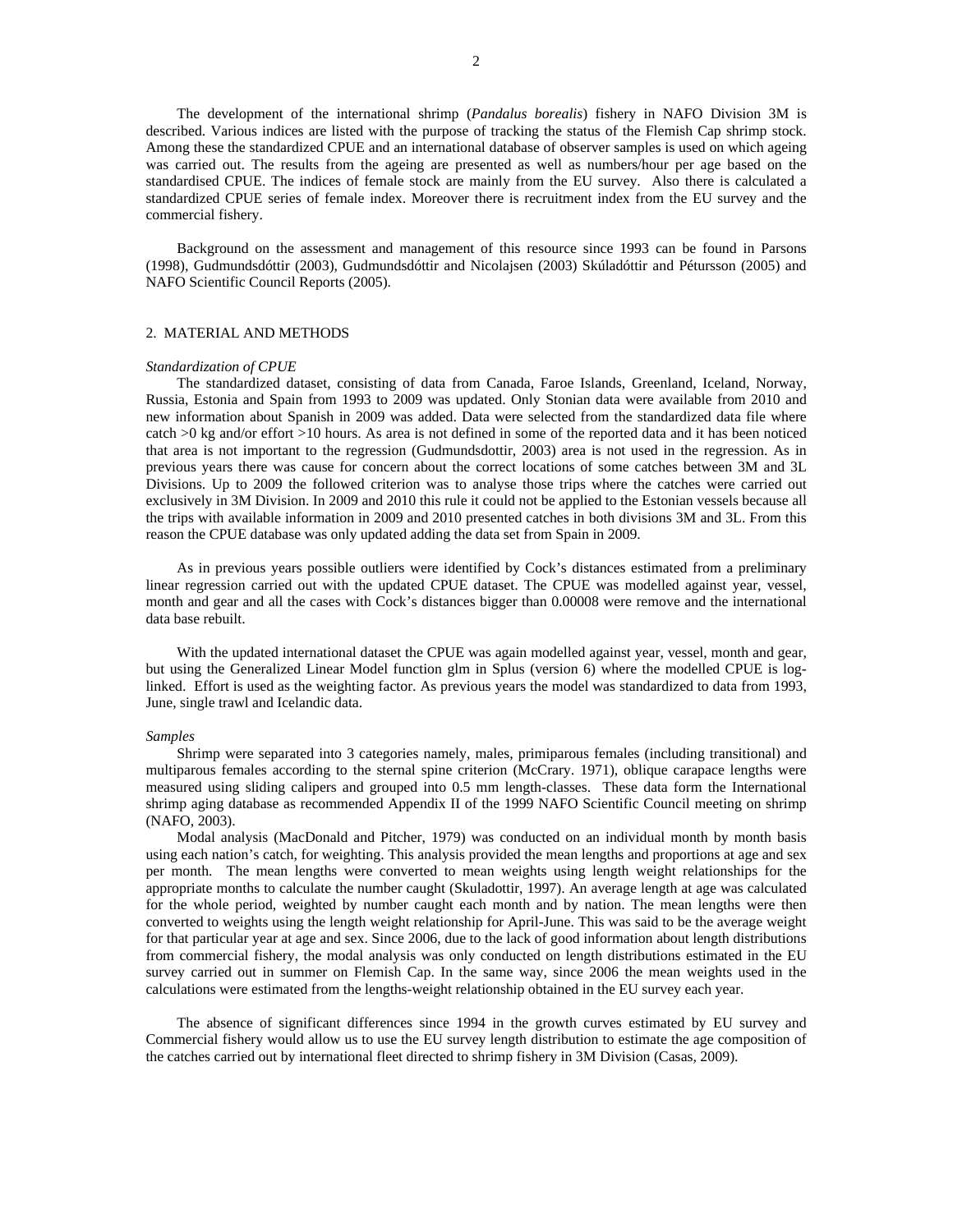### 3. CATCH

The total catch per year is listed by nations in Table 1. The catch is mostly as it is reported to NAFO either provisionally in monthly reports and annually some StatlantA reports. But in some cases information are got from the shrimp specialists of the individual countries. As the flag nations of EU do not report provisionally on shrimp catch on Flemish Cap in 2010, the small catch of 650 t to 1o September is only one preliminary estimate. The total catch recorded around 1100 t was much lower that the recorded last year for this date (figure 1).

### 4. CPUE MODEL

Table 2 shows the no. of data records used in the model by year and country. A summary table was made from the data, shown in Table 3. Whether the data had constant variance was tested by plotting standard errors versus mean CPUE (Smith and Showell, 1996) and fitting a line through the points (Figure 2). Since the coefficients of variance were constant (Table 4) a gamma distribution can be used, so the family parameter in glm was set as Gamma. The model was run and the diagnostic plots inspected. Some results from the model fit and the analysis of the deviance are shown in Table 5 and 6. Standard Splus diagnostic plots for the fit are shown in Figure 3. From the deviance residuals plots it can be seen that the right link function as well as the assumed variance function has been chosen. In spite of the right tail being broad the model is considered appropriate. From the analysis of deviance shown in table 6, it can be observed that most of the variation is explained by year and vessel factors (79%). The resulting index is shown in Table 7 and Figure 4. The index declined from 1993 to 1994 and was at low levels until 1997. Since 1998 it gradually increased up to 2006, declining in the following years up to 2009.

In spite of the efforts to discriminate the correct allocation of the Estonian catches in 2009 and 2010, there is a severe concern about the reliability of this data and thus they could not be used in the analysis. For 2009 only Spanish catches were used. The wider range of the 95% confidence level in 2009 shows the uncertainty of the glm carried out this year where the number of cases in the International CPUE data base was lower than the others years.

### 5. EXPLOITATION RATE

Exploitation rate estimated as nominal catches divided by the EU survey biomass index of the same year is shown in Figure 5 and Table 8. This was high in the years 1994-1997 when biomass was generally lower. In the years 1998-2004 the catch rate has been rather stable at a lower level. From 2005 to 2008 despite the exploitation rate remains stable at relative low values (between 1.9-1.5), the UE survey indexes estimated decreased year after year. In 2009, in spite of the low catches carried out the exploitation rate increased about twice as consequence the low biomass estimated that year. The preliminary exploitation rate to 10 October 2010 was the lowest of the observed in the series, but this is not based on projected catches and it will increase when the total catch for the year is known.

# 6. RECRUITMENT

The EU survey provided two recruitment indices. The abundance of two years olds obtained in the main trawl since 1996 and the abundance for this age group in the juvenile shrimp bag attached to the gear since 2001. Both are presented together with the biomass and abundance index for age 3 and older (Table 9). The first years of the series showed very small numbers of age 2 but since 2002 the abundance increased. Since 2003 when automatic winches were introduced in the EU bottom trawl survey, the gear was considered to catch much more young shrimp than before. When the number of age 2 in the EU surveys were regressed against 3+ biomass. There was never any fit whether it was lagged by 1, 2 or 3 years. However when the relationship is carried out with the abundance of age 3+ one year later (Figure 6), we can observe a significative correlation  $(R^2 = 0.45)$ .

Also, a series of 2 year olds (numbers/hour) in the commercial fishery have been plotted against the standardized CPUE of 3 + years (Table 10) by lagging 1, 2 or 3 years respectively. The best fit was between no. of age 2 and the CPUE 3+ two years later where  $\overline{R}^2 = 0.64$  (Fig. 7).

The evolution of these recruitment indices shows a general agreement along the years (Figure 8). In the first tree years of the series (2001-2003) where the juvenile bag was used, the values estimated were very low if they are compared with the obtained for the commercial fishery and main gear in the EU survey. Probably this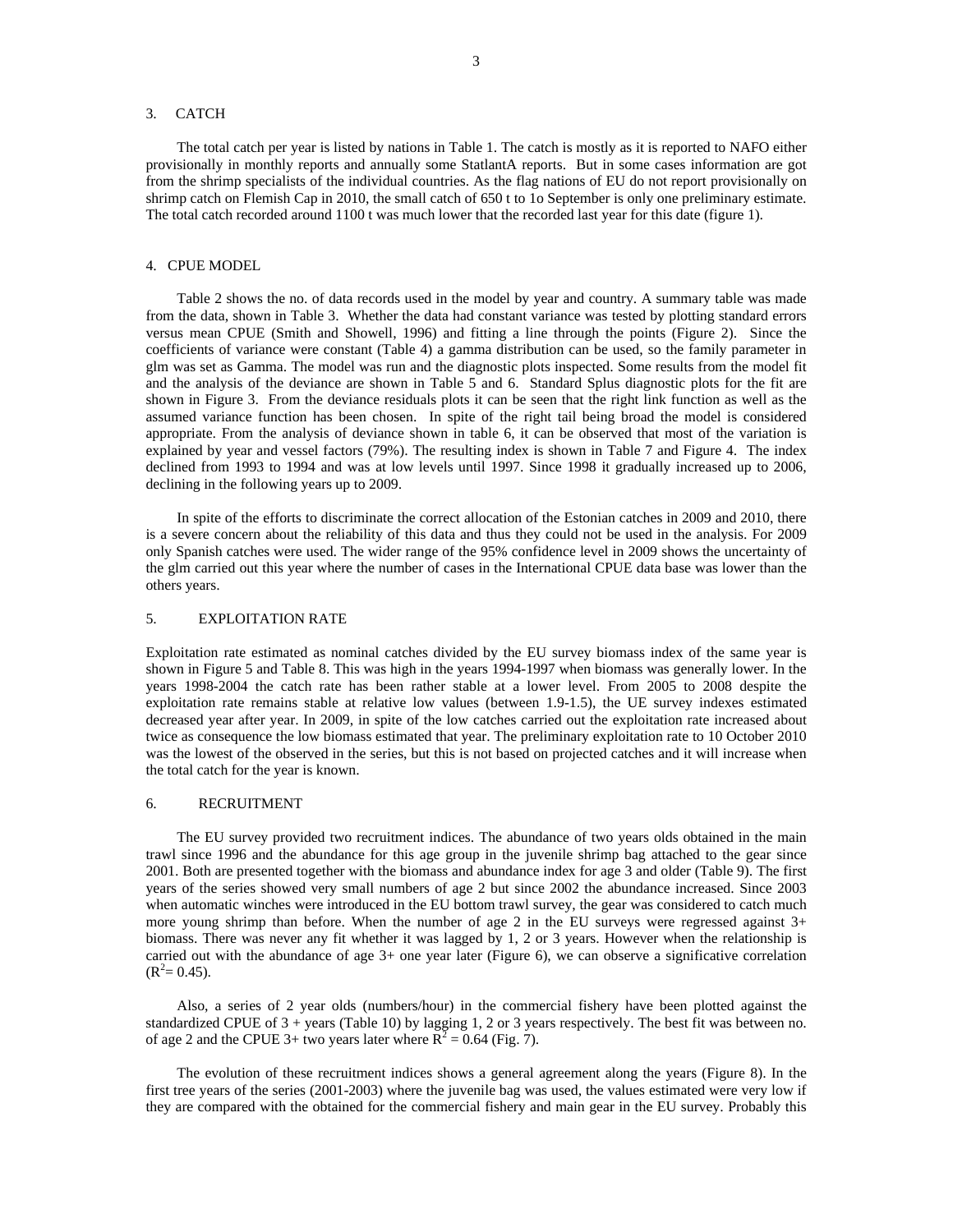was due to the bad behaviour of the small bag attached to the main gear in those years. From the picture, the 2001 year-class appears above average in the EU survey main gear and also in the commercial fishery, but hardly seen in the juvenile bag. The 2002 year-class, 2 year old in 2004 is the biggest seen in all gears and was also very conspicuous as seen in deviations and length frequencies as 3 year olds in 2005 and as 4 year olds in 2006 (Skúladóttir, 2006). The following year-classes (2003-2006) were weak and well below average. The preliminary and outstanding values corresponding to age 2 (no./hour) from the commercial fishery in 2009 and 2010 are probably due to the slight increase of the 2007 and 2008 year classes. However these abnormal increases of the CPUE index at age 2 ought to be considered with caution because the length increase for these age groups (15.9 mm. in 2009 and 17.6 mm. in 2010), make them more accessible to commercial fishery than previous years.

#### 7. AGE ASSESSMENTS

Age analysis was carried out on biological samples obtained from a few nations in the past years (1993- 2005). From 2006 due to the lack of adequate data from commercial fisheries the mean lengths and weights at age and sex group as well as their proportions in the catches were estimated from EU surveys. This change in the source of samples does not affect significantly the estimates of the age composition based on nominal catches (Casas, 2009) and therefore they can be compared along the years in the historical series.

 Table 11 provides results of the age analyses (length and weight at age and sex are listed). This analysis allows the calculation by sex and age group of the number per hour, kg per hour and number caught (based on nominal catch and the CPUE model). It should be noted that there are difficulties in the aging, once shrimp reach carapace lengths of >24 mm. For this reason, it is likely that 6 and 7 year olds are badly defined. The provisional estimations in 2010 are carried out assuming the nominal catches to 10 September and the CPUE values corresponding to 2009 year.

The Tables 12 list the number at age of shrimp caught in the commercial fishery from 1996 to 2010 corresponding to the nominal catches annually recorded The Tables 13 and 14 show on a yearly basis the average lengths and weights at age weighted by the total number of shrimp caught annually.

Table 15 lists the number per hour caught in the commercial fishery. This is also calculated from Table 11 by first calculating proportions of standardized kg/hour for each age and sex class.

### 7. FEMALE INDICES

The biomass indices From EU surveys have been corrected in the years 1988 to 2002 for adjusting for the more efficient research vessel taken into use in 2003 (Casas *et al*. 2004). The spawning stock (female biomass) as determined from the EU survey biomass index (Figure 9 and Table 16) increased rapidly during the years prior to the fishery, from 1989 and 1990 to 1992. This may have been due to a gradual increase in stock size after the cod biomass declined in the area. But this was also a reflection of the very strong 1987 year class, most of which were female during 1992. After that the stock recovered reasonably well although with high annual variability in the last years (historical maximums in 2002 and 2005 were followed by years with lower biomass but at a relative high level). The female biomass estimated in 2009 about 1764 tons showed a decrease of 74 % with respect to 2008 and it was between the lowest values of biomass recorded in the total of the historical series. The female biomass 3819 t estimated in 2010 show an increase about 77 % compared to 2009. Despite this increase the values of biomass are still among the lowest recorded in the total of the historical series. This drastic decline of shrimp biomass in the two last years is likely associated to the increase of the cod stock experimented in the last years (Figures 10 A and B). These figures show the significant and inverse correlation between cod and female shrimp biomass.

A spawning stock biomass (SSB) index was calculated as kg/hr of primiparous (including transitionals) plus multiparous females from the international observer data base and the standardized CPUE model. The female CPUE is presented Table 16. This index was standardized to the mean of the series and plotted (Figure 11). The prominent 1993 value was due to the strong 1987 year-class, but the next year-class appeared to have decreased in strength. The gradual increase between 1998 and 2004 was due to the presence in the fishery of the above average year classes 1996, 1997 and 1999. The strong 2001 and 2002 year classes especially the latter were the cause of the strong increase carried out between 2004 and 2006 where is reached the highest value of the historical series. Since 2003 the incoming year classes were very weak causing the decline of the Female CPUE in the following years up to 2009.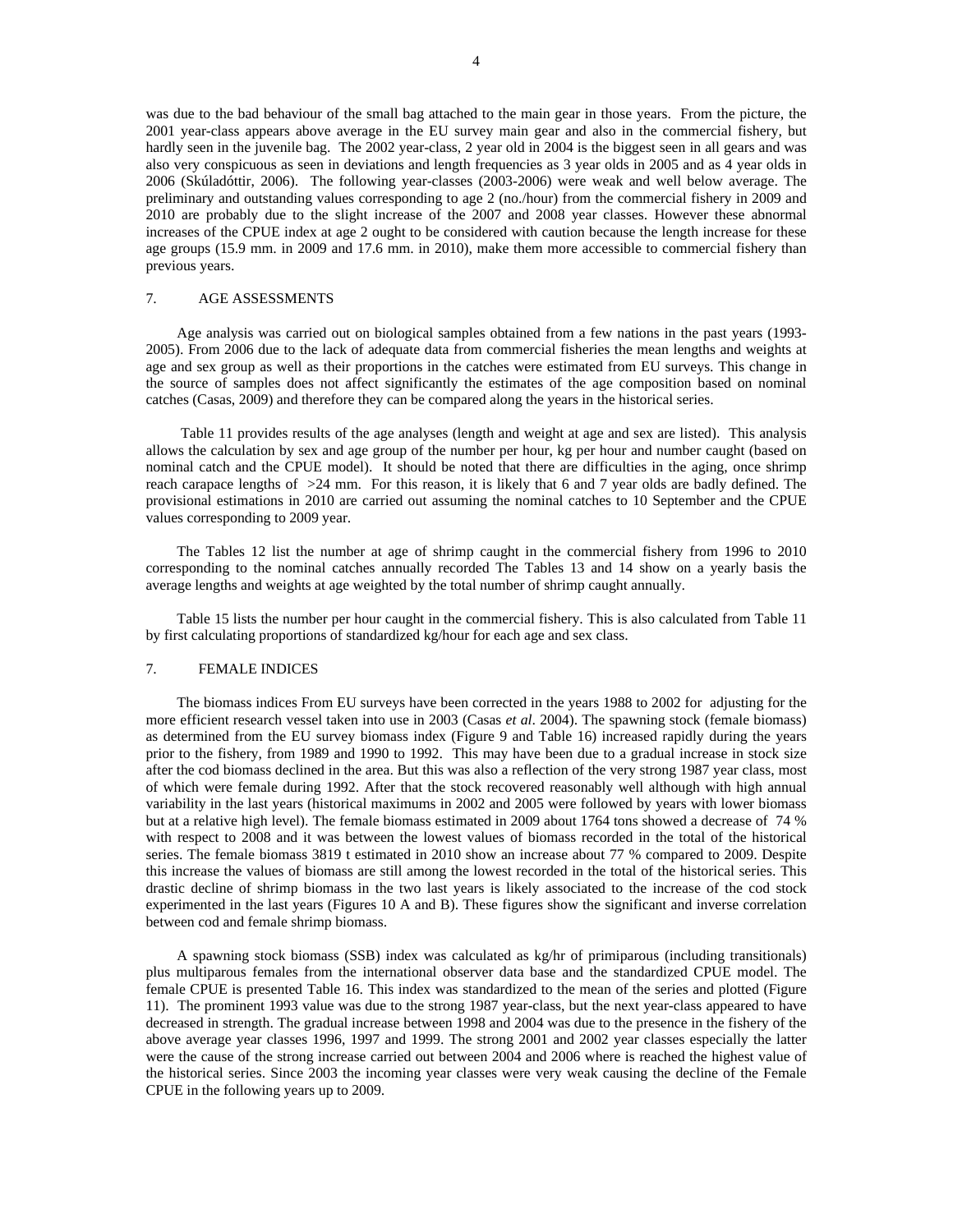### 8. PRECAUTIONARY APPROACH

In the absence of other suitable methods to indicate a limit reference point for biomass the EU survey biomass female index was used (SCS Doc. 04/12). The point at which a valid index of stock size has declined by 85% from the maximum observed index level provides a proxy for *Blim*.

The EU survey of Division 3M provides an index of female shrimp biomass from 1988 to 2009 with a maximum value of 17 091t in 2002 and a similar value of 15 500 in 1992. An 85% decline in this value would give a *Blim* = 2 600 t. The female biomass index was below this value before the beginning of the fishery (1989 and 1990), and in 2009. If this method is accepted to define *Blim* the index in 2010 it is now outside of the collapse zone but close to it (Figure 11).

### 9. SUMMARY

Catches of shrimp on the Flemish Cap have been maintained at a high level averaging between 1995 and 2005. However since 2006 they have been falling gradually and from the provisional catches reported until October around 1200 tons the catch level in 2010 will be probably much lower than 2009.

The CPUE model shows a general declined between 1993 and 1996, increasing the catch rate from 1997 up to 2006. After then the CPUE show a decreasing trend in the following years up to 2009. For 2010 there was not available reliable information to update the standardized CPUE series.

The preliminary exploitation rate to 10 October 2010 was the lowest in the series. From 2005 to 2008 despite the exploitation rate remained stable at relative low values (between 1.9-1.5), the UE survey indexes estimated decreased year after year. In spite of the low catches carried out in 2009, the exploitation rate increased about twice as consequence the low biomass estimated that year. In 2010 although it will increase somewhat when the total annual catch is recorded, it probably will remain well below the level recorded in 2009.

The spawning stock biomass from the EU survey also decreased between 1993 and 1994, increased since 1997 to 1998 and stayed stable to 2007. The strong decline of the female biomass index in 2008, 2009 and 2010 confirm the decreasing trend of this stock caused by the weak recruitment in the last five years.

The drastic stock decline on Div. 3M shrimp is inversely associated to the rebuilding of the cod stock in 3M Division.

### 10 ACKNOWLEDGEMENT

Appreciation is expressed to those who provided data for inclusion in this paper .

#### **REFERENCES**

 Casas J.M., J. L. Del Rio, J.L., and D. Gonzales Troncoso, 2004. Northern shrimp (*Pandalus borealis*) on Flemish Cap surveys 2003 and 2004. NAFO SCR Doc. 04/77, Serial No. N5047: 24p.

Casas J.M., 2010. Northern shrimp (*Pandalus borealis*) on Flemish Cap surveys 2010. NAFO SCR Doc. 10/ Serial No. N:

Casas, J.M., 2009. Comparison of Northern Shrimp Age composition calculated from Length distributions in the EU Survey and from Commercial Samples in 3M Division. NAFO SCR Doc. 09/057 Serial No. N:5718

Gudmundsdóttir, Á. 2003. A short note on modelling in S-plus the standardized CPUE for northern shrimp (Pandalus borealis) in Division 3M. NAFO SCR Doc. 03/89, Serial No. N4931: 5p.

Gudmundsdóttir, Á., and A. Nicolajsen 2003. Standardized CPUE indices for shrimp (Pandalus borealis) in Division 3M(Flemish Cap) 1993-2003. NAFO SCR Doc. 03/90, Serial No. N4932: 8p.

Kimura, D.K. 1980. Likelihood methods for the von Bertalanffy growth curve. U.S. Fish. Bull. 77(4):765-776.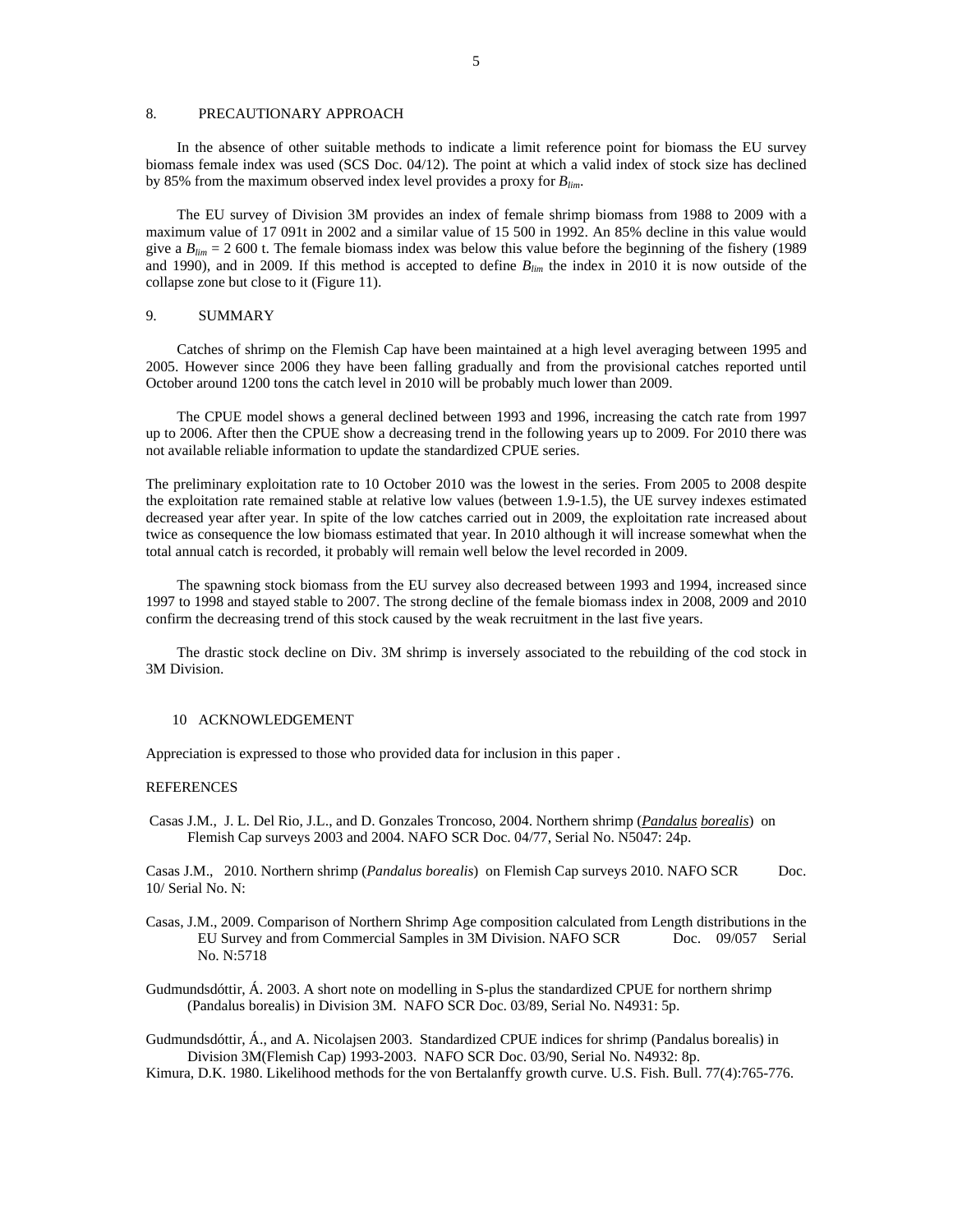- McCrary, J.A. 1971. Sternal spines as a characteristic for differentiating between females of some Pandalidae. J.Fish. Res. Board Can. 28: 98-100.
- MacDonald P. D. M.. and T. J. Pitcher 1979. Age groups from size-frequency data: A versatile and efficient method of analysing distribution mixtures. . J.Fish. Res. Board Can. 36: 987-1011.

NAFO. 2003. Scientific Council Reports, 2003.

NAFO. 2005. Scientific Council Reports, 2005.

Parsons, D.G., 1998. The International Fishery for Shrimp (Pandalus borealis) in Division 3M (Flemish Cap), 1993 - 1998. NAFO SCR Doc. 98/92, Serial No. N3093: 12p.

Skúladóttir, U., 1997. The Icelandic shrimp fishery (Pandalus borealis Kr. ) at Flemish Cap in 1993-1997. NAFO SCR Doc. 97/85, Serial No. N2931: 30p.

Skúladóttir, U., 2006. The Icelandic shrimp fishery (Pandalus borealis Kr. ) at Flemish Cap in 1993-2006. NAFO SCR Doc. 97/85, Serial No. N2931: 30p.

Skúladóttir, U., and G. Pétursson 2005 . Assessment of the international fishery for shrimp (Pandalus borealis Kr. ) in division 3M (Flemish Cap), 1993- 2005. NAFO SCR Doc. 05/89, Serial No. N5194: 21p.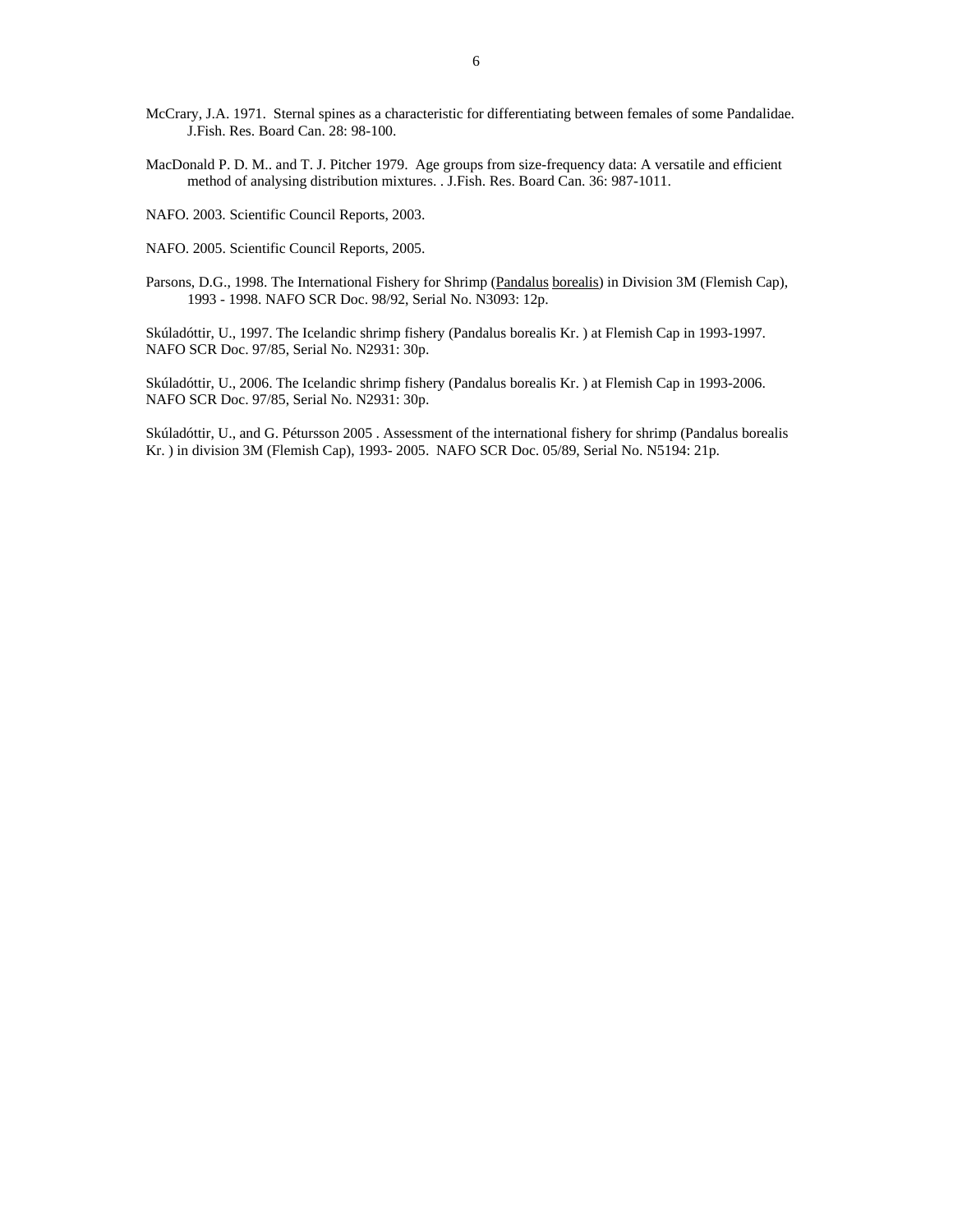| <b>Nation</b>            | 1993  | 1994  | 1995  | 1996  | 1997  | 1998  | 1999  | 2000                    | 2001                   | 2002                 | 2003                   | 2004      | 2005               | 2006                     | 2007      | 2008      | 2009      | 2010* |
|--------------------------|-------|-------|-------|-------|-------|-------|-------|-------------------------|------------------------|----------------------|------------------------|-----------|--------------------|--------------------------|-----------|-----------|-----------|-------|
| Canada                   | 3724  | 1041  | 970   | 906   | 807   | 484   | 490   | -2<br>618               | 295                    | $\overline{2}$<br>16 |                        |           |                    | $\overline{2}$<br>10     |           |           |           |       |
| Cuba                     |       |       |       |       |       |       | 119   | 46                      | 1037                   | 1537                 | 1462                   | 969       | 964                | 1126                     | 446       | 11        |           |       |
| EU/Estonia               |       | 1081  | 2092  | 1900  | 3240  | 5694  | 10835 | $\overline{2}$<br>13256 | 9851                   | $2 -$<br>14215       | 12851                  | 13444     | <sup>2</sup> 12009 | $\overline{2}$<br>2 8466 | $10607^2$ | $10255^2$ | 2135      |       |
| <b>EU/Denmark</b>        | 800   | 400   | 200   |       |       | 437   | 235   |                         | 93                     | 359                  |                        |           |                    |                          |           |           |           |       |
| EU/Latvia                |       | 300   | 350   | 1940  | 997   | 191   | 3080  | 3105                    | 2961                   | 1892                 | 3533                   | 3059      | 2212               | 1330                     | 1939      | 1285      | 1194      |       |
| EU/Lithuania             |       | 1225  | 675   | 2900  | 1785  | 3107  | 3370  | 3529                    | 2701                   | 332                  | 3744                   | 4802      | 3652               | 1245                     | 1992      | 485       |           | 750   |
| <b>EU/Poland</b>         |       |       |       |       | 824   | 148   | 894   | 1692                    | 209                    |                      |                        | 1158      | 458                | 224                      |           |           |           |       |
| <b>EU/Portugal</b>       | 300   |       | 150   |       | 170   | 203   | 227   | 289                     | 420                    | 16                   |                        | 50        |                    |                          |           |           | ۰Ĩ        |       |
| <b>EU/Spain</b>          | 240   | 300   | 158   | 50    | 423   | 912   | 1020  | 1347                    | 855                    | 674                  | 857                    | 2<br>1049 | 2<br>725           | 2<br>997                 | 768       | 406       | 537       |       |
| <b>EU/United Kingdom</b> |       |       |       |       |       |       |       |                         |                        |                      | 547                    |           |                    |                          |           |           |           |       |
| Faroe Is.                | 7333  | 6791  | 5993  | 8688  | 7410  | 9368  | 9199  | 2<br>7719               | 210228                 | 2<br>8516            | 12676<br>2             | 4952      | 2457               | 1102                     | 2303      | 1201      | 1349      | 483   |
| France (SPM)             |       |       |       |       | 150   |       |       | 138                     | 337                    | 161                  |                        |           | 487                |                          | 741       |           | 193       |       |
| Greenland                | 3788  | 2275  | 2400  | 107   | 104   | 866 1 | 576   | 1734                    |                        | 644                  | $\overline{2}$<br>1990 |           | 12                 | 2 1 7 7 8                |           |           |           |       |
| <b>Iceland</b>           | 2243  | 2355  | 7623  | 20680 | 7197  | 6572  | 9277  | 2<br>8912               | 5265<br>$\overline{2}$ | 5754                 | 4715                   | 3567      | 4014               | 2099                     |           |           |           |       |
| Japan                    |       |       |       |       |       |       |       | 114                     | 130                    | 100                  | 117                    |           |                    |                          |           |           |           |       |
| <b>Norway</b>            | 7183  | 8461  | 9533  | 5683  | 1831  | 1339  | 2975  | $\overline{2}$<br>2669  | 12972                  | 1833                 | 21238                  | 1738      | 223                | 890                      | 1872      | 321       |           |       |
| <b>Russia</b>            |       | 350   | 3327  | 4445  | 1090  |       | 1142  | 7070                    | 5687                   | 1176                 | $\mathcal{E}$          | 654       | 266                | 46                       | 73        | 21        | <b>20</b> |       |
| Ukraine                  |       |       |       |       |       |       |       |                         | 348                    |                      | 237                    | 315       |                    | 282                      |           |           |           |       |
| <b>USA</b>               |       |       |       |       |       |       |       | 629                     |                        |                      |                        |           |                    |                          |           |           |           |       |
| <b>Total</b>             | 25611 | 24579 | 33471 | 48299 | 26028 | 30321 | 43439 | 52867                   | 53389                  | 50214                | 63970                  | 45757     | 27479              | 18595                    | 20741     | 12889     | 5429      | 1233  |

Table 1. Annual nominal catches (t) by country of northern shrimp (*Pandalus borealis*) caught in NAFO Div. 3M.

1 NAFO Statlant 21 A 2 From the fisheries biologist of respective countries

\* Provisional to 10 September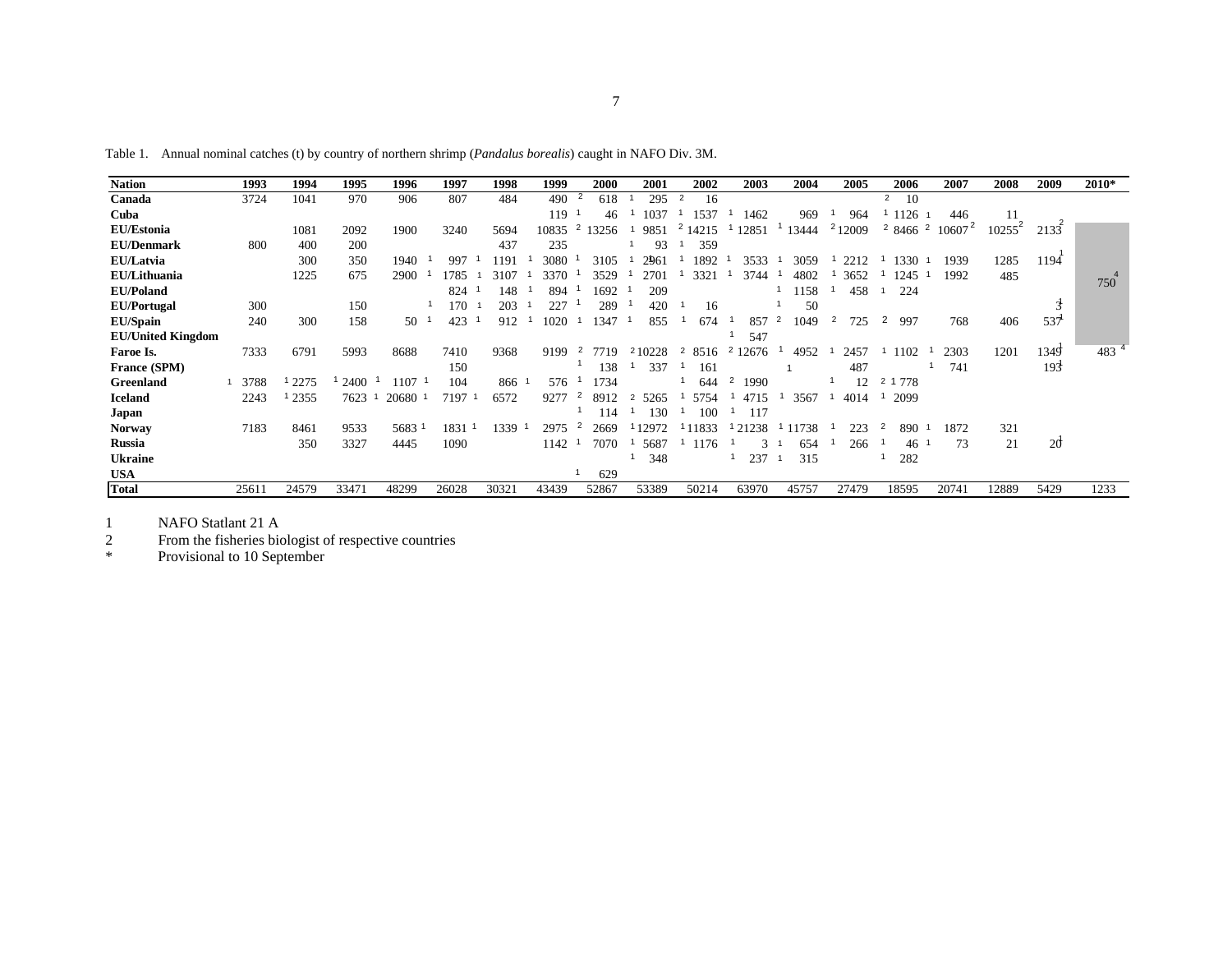| Year | <b>CAN</b> | EST | <b>FRO</b> | <b>GRL</b> | ICE | <b>NOR</b>     | <b>RUS</b> | SP |
|------|------------|-----|------------|------------|-----|----------------|------------|----|
| 1993 | 55         |     |            | 75         | 41  | 74             |            |    |
| 1994 | 38         |     |            | 44         | 50  | 104            |            |    |
| 1995 | 53         |     | 86         | 37         | 172 | 111            | 13         |    |
| 1996 | 27         |     | 236        | 32         | 466 | 65             | 102        |    |
| 1997 | 17         |     | 175        | 7          | 153 | 13             | 11         |    |
| 1998 | 16         |     | 155        | 15         | 130 | 9              |            |    |
| 1999 | 10         |     | 119        | 8          | 178 | 18             | 26         |    |
| 2000 | 8          |     | 121        | 27         | 167 | 19             | 35         |    |
| 2001 | 8          |     |            |            | 127 | 75             | 65         |    |
| 2002 |            |     |            | 15         | 90  | 64             | 25         |    |
| 2003 |            | 88  |            | 13         | 61  | 77             |            |    |
| 2004 |            | 80  |            |            | 32  | 50             |            |    |
| 2005 |            | 82  |            |            | 20  | $\overline{2}$ |            | 22 |
| 2006 |            | 24  |            | 9          | 6   | $\overline{2}$ |            | 18 |
| 2007 |            | 16  |            |            |     | $\overline{7}$ |            | 18 |
| 2008 |            | 10  |            |            |     | $\mathbf{1}$   |            | 12 |
| 2009 |            |     |            |            |     |                |            | 12 |

**Table 2. Number of data records which are used in the final model fit by year and country.** 

**Table 3. Analysis about the CPUE data**

| year | No. of obs | <b>Mean CPUE</b> | Std. dev | Min | <b>Max</b> | CV    |
|------|------------|------------------|----------|-----|------------|-------|
| 1993 | 245        | 357              | 149      | 44  | 895        | 0.417 |
| 1994 | 236        | 235              | 104      | 10  | 709        | 0.443 |
| 1995 | 472        | 270              | 129      | 48  | 1182       | 0.477 |
| 1996 | 928        | 227              | 114      | 45  | 848        | 0.503 |
| 1997 | 376        | 286              | 97       | 92  | 602        | 0.337 |
| 1998 | 325        | 374              | 144      | 78  | 1316       | 0.384 |
| 1999 | 359        | 380              | 146      | 58  | 837        | 0.384 |
| 2000 | 377        | 419              | 165      | 48  | 1153       | 0.394 |
| 2001 | 275        | 411              | 140      | 59  | 966        | 0.342 |
| 2002 | 194        | 502              | 163      | 25  | 932        | 0.325 |
| 2003 | 239        | 600              | 234      | 129 | 1371       | 0.390 |
| 2004 | 162        | 564              | 206      | 227 | 1425       | 0.366 |
| 2005 | 126        | 567              | 176      | 65  | 1145       | 0.310 |
| 2006 | 59         | 606              | 228      | 56  | 1021       | 0.377 |
| 2007 | 41         | 599              | 274      | 183 | 1353       | 0.457 |
| 2008 | 23         | 450              | 178      | 57  | 683        | 0.395 |
| 2009 | 12         | 377              | 173      | 18  | 653        | 0.458 |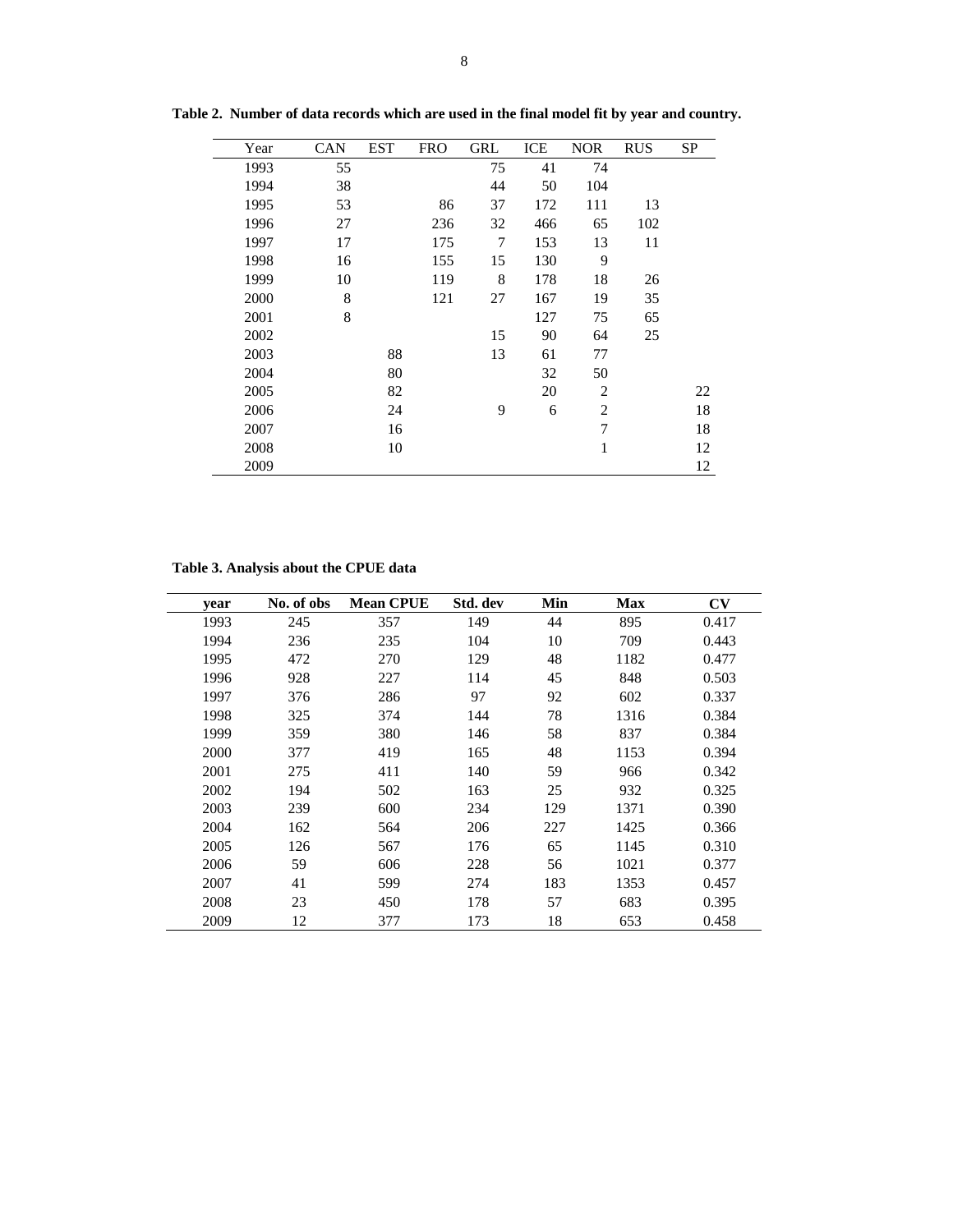# **Table 4. Results of fitting standard error versus mean CPUE.**

Call:  $lm(formula = std \sim mean, data = table10, na.action = na. exclude)$ 

| Residuals:    |         |         |            |         |       |          |
|---------------|---------|---------|------------|---------|-------|----------|
|               | Min     | 10      | Median     |         | 30    | Max      |
| $-37.17$      |         | $-5.71$ | 1.349      |         | 9.897 | 50.11    |
| Coefficients: |         |         |            |         |       |          |
|               | Value   |         | Std. Error | t value |       | Pr(> t ) |
| (Intercept)   | 24.7172 |         | 18.1784    | 1.3597  |       | 0.1940   |
| cpue          | 0.3322  |         | 0.0410     | 8.0998  |       | 0.0000   |

Residual standard error: 21.31 on 15 degrees of freedom Multiple R-Squared: 0.8139 F-statistic: 65.61 on 1 and 15 degrees of freedom, the p-value is 7.389e-007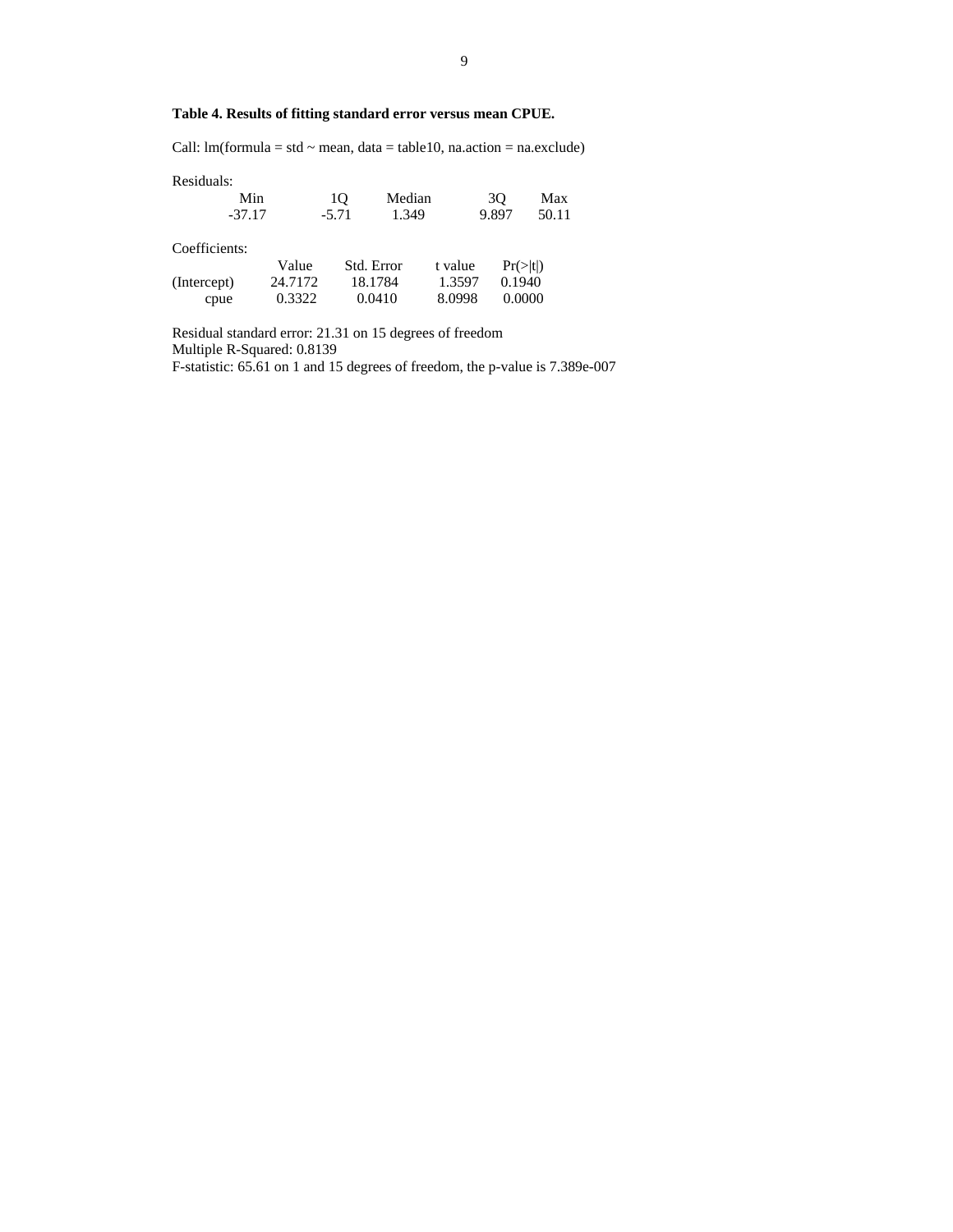# **Table 5. Results from the multiplicative model. The ship factors are not shown.**

Call:  $glm(formula = cque \sim year + vessel + month + gear, family = Gamma(link = log)$ , data = standcpue10, weights = effort, na.action = na.exclude, control = list(epsilon =  $0.0001$ , maxit = 50, trace  $=$  F), contrasts  $=$  list(year  $=$  contr.treatment, vessel  $=$  contr.treatment, month  $=$ contr.treatment, gear = contr.treatment))

| Deviance Residuals: |    |                                         |    |          |
|---------------------|----|-----------------------------------------|----|----------|
| Min                 | 10 | Median                                  | 3O | Max      |
|                     |    | -21.27485 -1.941668 -0.3601794 1.297377 |    | 14.37399 |

Coefficients:

|                    | Value         | Std. Error | t value      |
|--------------------|---------------|------------|--------------|
| Intercept)         | 5.9877        | 0.07865    | 76.134488    |
| year1994           | $-0.35792076$ | 0.02185    | $-16.380495$ |
| year1995           | $-0.20012938$ | 0.02217    | $-9.027235$  |
| year1996           | $-0.32850668$ | 0.02339    | $-14.042977$ |
| year1997           | $-0.31380490$ | 0.02548    | $-12.313538$ |
| year1998           | $-0.06425370$ | 0.02669    | $-2.407128$  |
| year1999           | $-0.02987118$ | 0.02640    | $-1.131618$  |
| year2000           | 0.08045066    | 0.02705    | 2.974686     |
| year2001           | 0.05514703    | 0.03115    | 1.770202     |
| year2002           | 0.07276186    | 0.03305    | 2.20141      |
| year2003           | 0.23845324    | 0.03385    | 7.04482      |
| year2004           | 0.14753176    | 0.03541    | 4.16671      |
| year2005           | 0.26209230    | 0.03802    | 6.89280      |
| year2006           | 0.41385919    | 0.04469    | 9.26040      |
| year2007           | 0.30885074    | 0.05077    | 6.08366      |
| year2008           | 0.20514238    | 0.06048    | 3.39169      |
| year2009           | 0.15508091    | 0.12812    | 1.21040      |
| month <sub>2</sub> | 0.0232        | 0.03402    | 0.68204      |
| month <sub>3</sub> | 0.0457463     | 0.03078    | 1.4863722    |
| month4             | 0.01506938    | 0.02934    | 0.5136581    |
| month <sub>5</sub> | 0.04130329    | 0.02877    | 1.4356371    |
| month <sub>6</sub> | 0.106347      | 0.02836    | 3.750407     |
| month7             | 0.02732115    | 0.02835    | 0.9637674    |
| month <sub>8</sub> | $-0.08018915$ | 0.02878    | $-2.7863279$ |
| month9             | $-0.14740049$ | 0.02913    | $-5.0605927$ |
| month10            | $-0.12900166$ | 0.02940    | -4.3879803   |
| month11            | $-0.15922209$ | 0.03072    | $-5.1823936$ |
| month12            | $-0.11895046$ | 0.03383    | $-3.5157255$ |
| gear2              | 0.17784772    | 0.01842    | 9.6529345    |
| gear3              | 0.19087866    | 0.06302    | 3.0288831    |

Dispersion Parameter for Gamma family taken to be 9.312684

Null Deviance: 216206.9 on 4448 degrees of freedom

Residual Deviance: 39483.08 on 4214 degrees of freedom

Number of Fisher Scoring Iterations: 4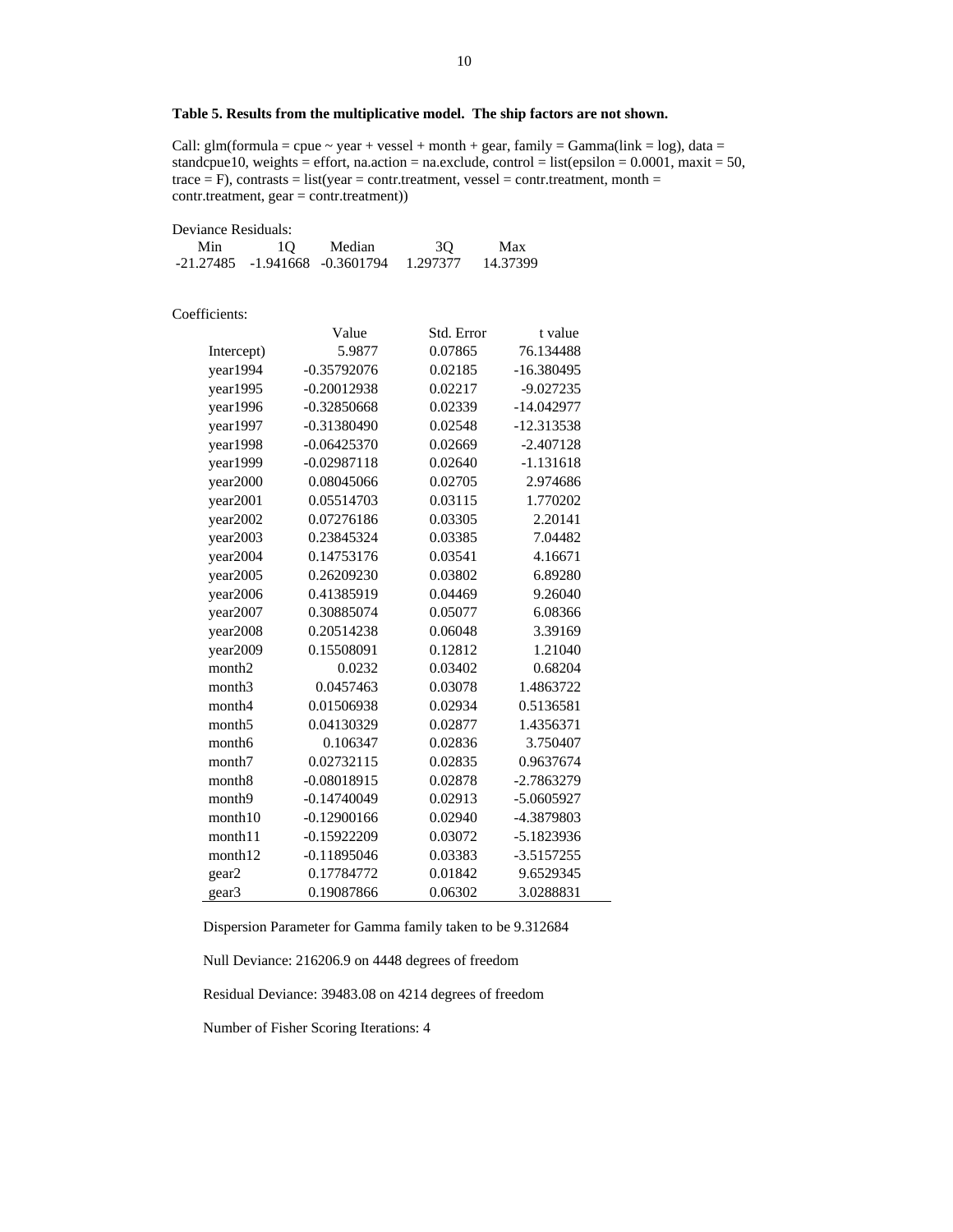| Source of<br>variation | df  | Deviance | Resid.Df | Resid.Dev | F Value  | Pr(F)   | % explained |
|------------------------|-----|----------|----------|-----------|----------|---------|-------------|
| <b>NULL</b>            |     |          | 4448     | 216207    |          | < 0.001 |             |
| year                   | 16  | 104607.3 | 4432     | 111600    | 702.0484 | < 0.001 | 48.4%       |
| vessel                 | 205 | 66063.8  | 4227     | 45536     | 34.6047  | < 0.001 | 30.6%       |
| month                  | 11  | 5209     | 4216     | 40327     | 50.8495  | <0.001  | 2.4%        |
| gear                   | 2   | 843.8    | 4214     | 39483     | 45.3026  | < 0.001 | 0.4%        |

**Table 6.- Analysis of deviance table for generalized linear models fitted to shrimp catch rate data from 1993 to 2010 in Flemish Cap.** 

|  |  | Table 7. CPUE index by year and the approximate 95% confidence interval |
|--|--|-------------------------------------------------------------------------|
|  |  |                                                                         |

|      |        | Confidence limits |           |  |  |
|------|--------|-------------------|-----------|--|--|
| Year | Index  | upper 95%         | Lower 95% |  |  |
| 1993 | 1.0000 | 1.0000            | 1.0000    |  |  |
| 1994 | 0.6991 | 0.7297            | 0.6698    |  |  |
| 1995 | 0.8186 | 0.8550            | 0.7838    |  |  |
| 1996 | 0.7200 | 0.7538            | 0.6877    |  |  |
| 1997 | 0.7307 | 0.7681            | 0.6951    |  |  |
| 1998 | 0.9378 | 0.9881            | 0.8900    |  |  |
| 1999 | 0.9706 | 1.0221            | 0.9216    |  |  |
| 2000 | 1.0838 | 1.1428            | 1.0278    |  |  |
| 2001 | 1.0567 | 1.1232            | 0.9941    |  |  |
| 2002 | 1.0755 | 1.1475            | 1.0080    |  |  |
| 2003 | 1.2693 | 1.3563            | 1.1878    |  |  |
| 2004 | 1.1590 | 1.2423            | 1.0813    |  |  |
| 2005 | 1.2996 | 1.4002            | 1.2063    |  |  |
| 2006 | 1.5126 | 1.6511            | 1.3858    |  |  |
| 2007 | 1.3619 | 1.5043            | 1.2329    |  |  |
| 2008 | 1.2277 | 1.3822            | 1.0905    |  |  |
| 2009 | 1.1678 | 1.5011            | 0.9084    |  |  |

**Table 8.- Exploitation Rate of Shrimp (Div. 3M) as Nominal Catches (tons) divided by UE Survey Index (tons).** 

|          |       | Nominal Catches UE Survey Index Exploitation Rate |     |
|----------|-------|---------------------------------------------------|-----|
| 1993     | 25611 | 6923                                              | 3.7 |
| 1994     | 24579 | 2945                                              | 8.3 |
| 1995     | 33471 | 4857                                              | 6.9 |
| 1996     | 48299 | 5132                                              | 9.4 |
| 1997     | 26028 | 4885                                              | 5.3 |
| 1998     | 30321 | 11444                                             | 2.6 |
| 1999     | 43439 | 13669                                             | 3.2 |
| 2000     | 52867 | 10172                                             | 5.2 |
| 2001     | 53389 | 13336                                             | 4.0 |
| 2002     | 50214 | 17091                                             | 2.9 |
| 2003     | 63970 | 11589                                             | 5.5 |
| 2004     | 45757 | 12081                                             | 3.8 |
| 2005     | 27479 | 14381                                             | 1.9 |
| 2006     | 18162 | 11359                                             | 1.6 |
| 2007     | 20267 | 12843                                             | 1.6 |
| 2008     | 12889 | 8630                                              | 1.5 |
| 2009     | 5429  | 1764                                              | 3.1 |
| $2010^1$ | 1233  | 3818                                              | 0.3 |

 <sup>1</sup> <sup>1</sup>Provisional to 10 September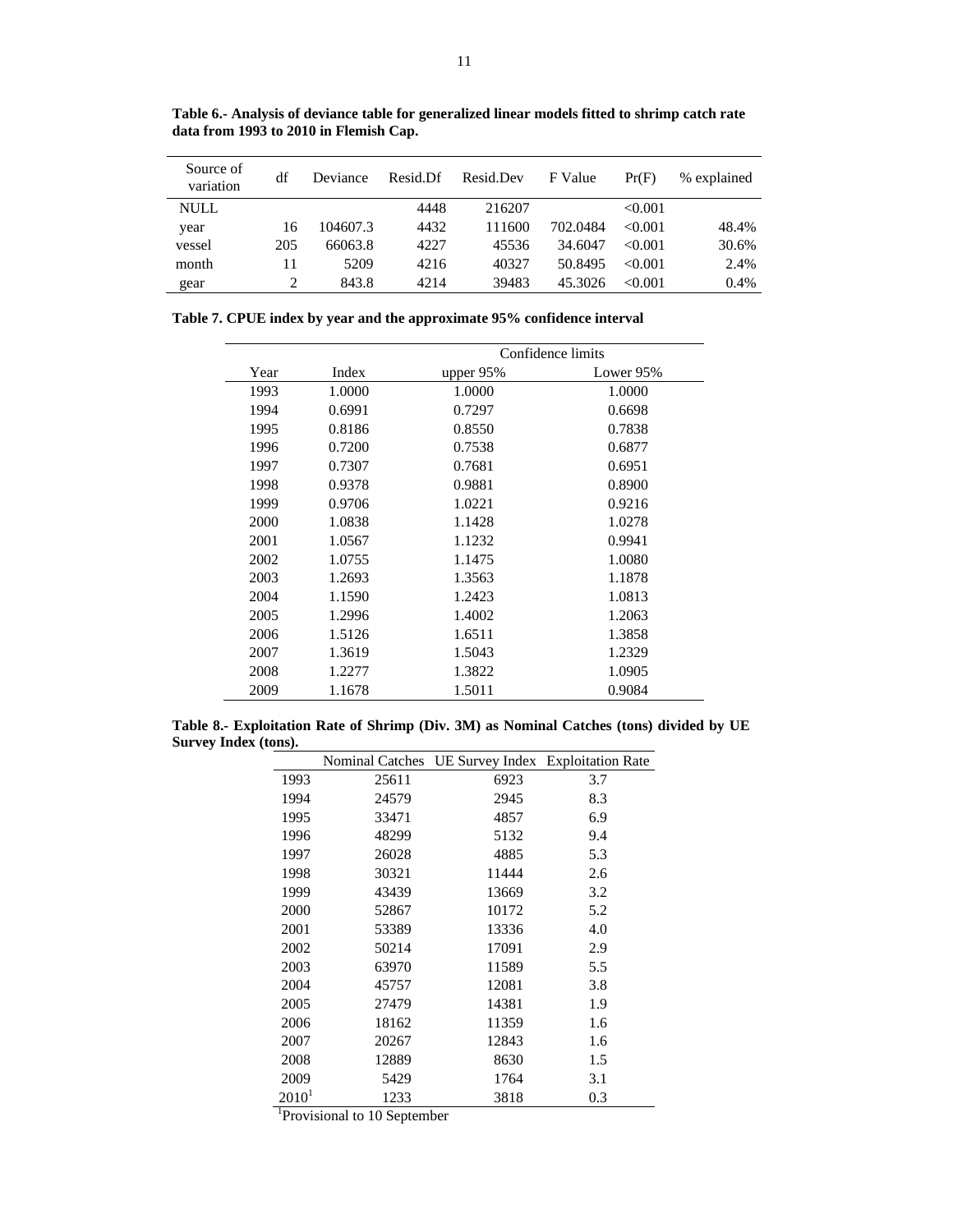|      | Age 2              |              | Age 3 and older |                    |  |
|------|--------------------|--------------|-----------------|--------------------|--|
| Year | Main gear $(10^5)$ | Juvenile bag | Biomass (tons)  | Abundance $(10^5)$ |  |
| 1996 | 3424               |              | 9853            | 13916              |  |
| 1997 | 629                |              | 7311            | 9832               |  |
| 1998 | 54968*             |              | 30266           | 61601              |  |
| 1999 | 4735               |              | 23861           | 47018              |  |
| 2000 | 1069               |              | 18813           | 37598              |  |
| 2001 | 3321               | 1361         | 26633           | 54153              |  |
| 2002 | 11004              | 2125         | 34216           | 73272              |  |
| 2003 | 12572              | 0            | 18540           | 34812              |  |
| 2004 | 27415              | 41818        | 15589           | 25395              |  |
| 2005 | 1792               | 3741         | 30489           | 93749              |  |
| 2006 | 582                | 7498         | 16242           | 40403              |  |
| 2007 | 301                | 3824         | 17007           | 36005              |  |
| 2008 | 221                | 4969         | 11059           | 21189              |  |
| 2009 | 1177               | 3011         | 2432            | 4525               |  |
| 2010 | 1103               | 954          | 4512            | 7178               |  |

**Table 9.- Estimated recruitment index as number of Age 2 and the Biomass and Abundance Index for age 3 and older in the EU Survey series.** 

\*1998 mesh size 25 mm was used instead of 35 mm. in EU survey, main gear.

**Table 10.- Index of age 2 (numbers/hour) and CPUE 3 + in the commercial fishery .** 

| Year | Age 2<br>Numbers/hr | $CPUE$ 3+ |
|------|---------------------|-----------|
| 1996 | 2602                | 120.4     |
| 1997 | 2144                | 183.4     |
| 1998 | 3331                | 252.6     |
| 1999 | 2660                | 291.1     |
| 2000 | 1108                | 314.5     |
| 2001 | 6910                | 328.3     |
| 2002 | 4567                | 238.9     |
| 2003 | 8641                | 397.2     |
| 2004 | 12557               | 284.6     |
| 2005 | 5479                | 340.8     |
| 2006 | 1693                | 518.4     |
| 2007 | 848                 | 460.8     |
| 2008 | 866                 | 354.3     |
| 2009 | 18697               | 281.1     |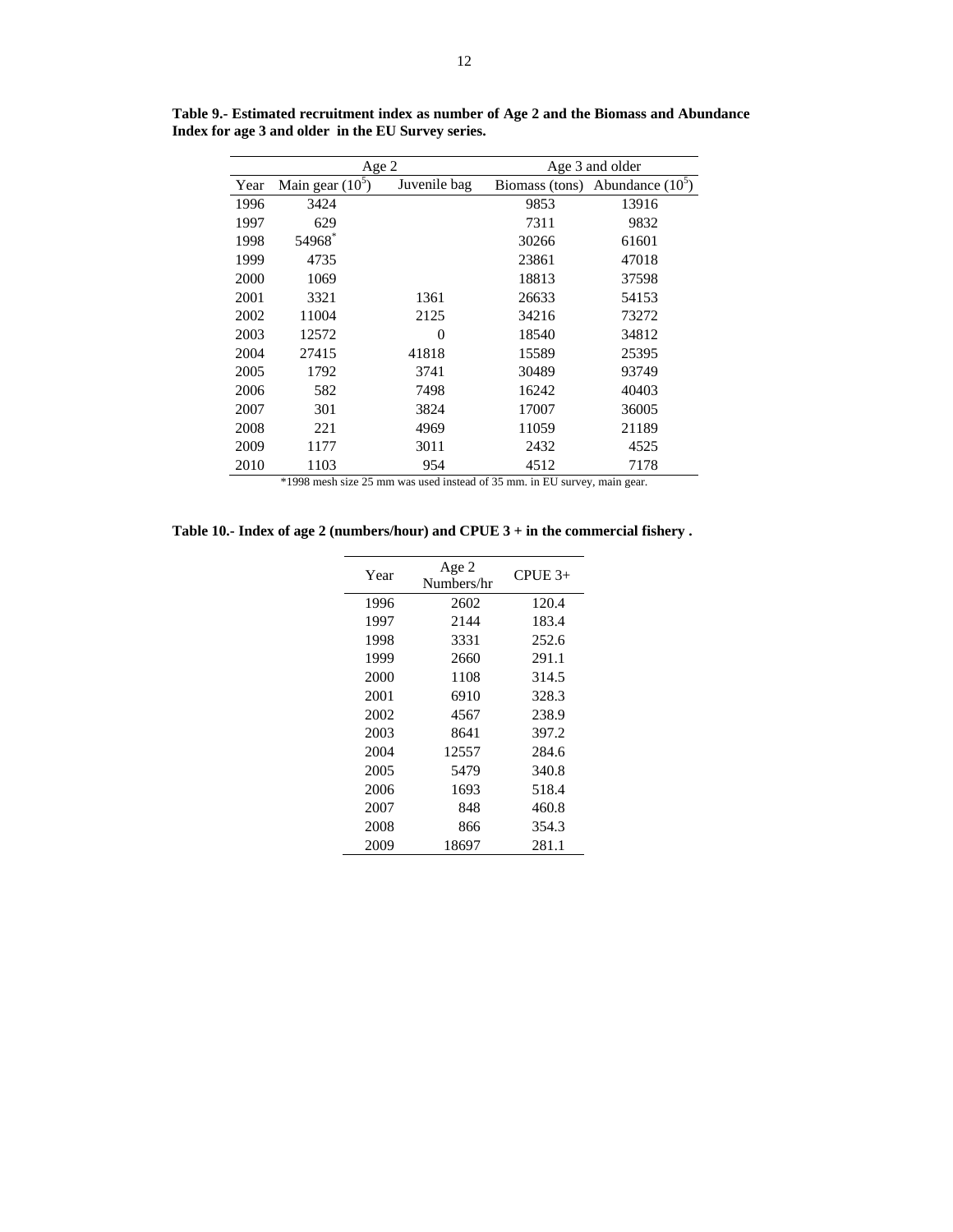|         | 1993 |   |         |        |             |           |               |       |          |           |  |  |
|---------|------|---|---------|--------|-------------|-----------|---------------|-------|----------|-----------|--|--|
| Sex     | Age  |   | Mean CL | Prop.  | Mean weight | Prop.     | Nominal catch | kg/hr | No./hour | Number    |  |  |
|         |      |   | mm      | by no. | g           | by weight | 25611         | 356.6 |          | (000'000) |  |  |
| Males   |      |   | 10.4    | 0.0041 | 0.646       | 0.00265   | 8             | 0.1   | 175      | 12.6      |  |  |
| Males   |      | 2 | 16.8    | 0.1148 | 2.772       | 0.31823   | 975           | 13.6  | 4899     | 351.8     |  |  |
| Males   |      | 3 | 20.7    | 0.2146 | 5.225       | 1.12129   | 3436          | 47.9  | 9158     | 657.7     |  |  |
| Males   |      | 4 | 24.0    | 0.1156 | 8.188       | 0.94653   | 2901          | 40.4  | 4933     | 354.3     |  |  |
| Primip. |      | 5 | 26.0    | 0.2619 | 10.441      | 2.73450   | 8380          | 116.7 | 11177    | 802.6     |  |  |
| Multip. | $6+$ |   | 26.5    | 0.2890 | 11.189      | 3.23362   | 9910          | 138.0 | 12333    | 885.7     |  |  |

Total 1 8.35681 25611 356.6 42675 3064.7

 **Table 11.- Results of the age analyses and different indices (No/hr, kg/hr and Number) by sex and age group based on nominal catch and the CPUE model.** 

|            | 1994 |   |      |        |             |           |               |       |          |          |  |  |
|------------|------|---|------|--------|-------------|-----------|---------------|-------|----------|----------|--|--|
| <b>Sex</b> | Age  |   |      | Prop.  | Mean weight | Prop.     | Nominal catch | kg/hr | No./hour | Number   |  |  |
|            |      |   |      | by no. | g           | by weight | 24579         | 249.3 |          | '000'000 |  |  |
| Males      |      |   |      |        |             |           |               |       |          |          |  |  |
| Males      |      | 2 | 16.4 | 0.1817 | 2.576       | 0.46806   | 1668          | 16.9  | 6570     | 647.6    |  |  |
| Males      |      | 3 | 20.4 | 0.3629 | 4.998       | 1.81377   | 6465          | 65.6  | 13121    | 1293.5   |  |  |
| Males      |      | 4 | 22.9 | 0.0854 | 7.101       | 0.60643   | 2161          | 21.9  | 3088     | 304.4    |  |  |
| Primip.    |      | 5 | 25.7 | 0.1944 | 10.080      | 1.95955   | 6984          | 70.8  | 7029     | 692.9    |  |  |
| Multip.    | $6+$ |   | 26.9 | 0.1756 | 11.664      | 2.04820   | 7300          | 74.1  | 6349     | 625.9    |  |  |
| Total      |      |   |      |        |             | 6.89601   | 24579         | 249.3 | 36156    | 3564.2   |  |  |

| 1995    |      |   |      |        |             |           |               |       |          |           |  |
|---------|------|---|------|--------|-------------|-----------|---------------|-------|----------|-----------|--|
| Sex     | Age  |   |      | Prop.  | Mean weight | Prop.     | Nominal catch | kg/hr | No./hour | Number    |  |
|         |      |   |      | by no. | g           | by weight | 33471         | 291.9 |          | (000'000) |  |
| Males   |      |   |      |        |             |           |               |       |          |           |  |
| Males   |      | 2 | 15.0 | 0.4516 | 1.965       | 0.88739   | 6079          | 53.0  | 26983    | 3093.5    |  |
| Males   |      | 3 | 20.3 | 0.2714 | 4.924       | 1.33637   | 9154          | 79.8  | 16216    | 1859.1    |  |
| Primip. |      | 4 | 22.2 | 0.0507 | 6.462       | 0.32762   | 2244          | 19.6  | 3029     | 347.3     |  |
| Primip. |      | 5 | 25.3 | 0.0962 | 9.611       | 0.92458   | 6333          | 55.2  | 5748     | 659.0     |  |
| Multip. | $6+$ |   | 26.2 | 0.1301 | 10.840      | 1.41028   | 9660          | 84.3  | 7773     | 891.2     |  |
| Total   |      |   |      |        |             | 4.88625   | 33471         | 291.9 | 59749    | 6850.0    |  |

| 1996    |     |   |      |        |             |           |               |       |          |           |  |
|---------|-----|---|------|--------|-------------|-----------|---------------|-------|----------|-----------|--|
| Sex     | Age |   |      | Prop.  | Mean weight | Prop.     | Nominal catch | kg/hr | No./hour | Number    |  |
|         |     |   |      | by no. | g           | by weight | 48300         | 256.8 |          | (000'000) |  |
| Males   |     |   |      |        |             |           |               |       |          | 0.0       |  |
| Males   |     | 2 | 15.3 | 0.0622 | 2.066       | 0.12860   | 1011          | 5.4   | 2602     | 489.4     |  |
| Males   |     | 3 | 20.0 | 0.6076 | 4.728       | 2.87283   | 22585         | 120.1 | 25395    | 4776.9    |  |
| Primip. |     | 3 | 21.4 | 0.0379 | 5.788       | 0.21921   | 1723          | 9.2   | 1583     | 297.7     |  |
| Primip. |     | 4 | 24.8 | 0.1511 | 9.034       | 1.36509   | 10732         | 57.1  | 6315     | 1187.9    |  |
| Multip. |     | 3 | 22.2 | 0.0063 | 6.799       | 0.04274   | 336           | 1.8   | 263      | 49.4      |  |
| Multip. |     | 4 | 24.8 | 0.0474 | 9.296       | 0.44108   | 3468          | 18.4  | 1983     | 373.0     |  |
| Multip. |     | 5 | 26.6 | 0.0574 | 11.306      | 0.64930   | 5105          | 27.1  | 2400     | 451.5     |  |
| Multip. |     | 6 | 28.8 | 0.0300 | 14.167      | 0.42486   | 3340          | 17.8  | 1253     | 235.8     |  |
| Total   |     |   |      |        |             | 6.14372   | 48300         | 256.8 | 41795    | 7861.7    |  |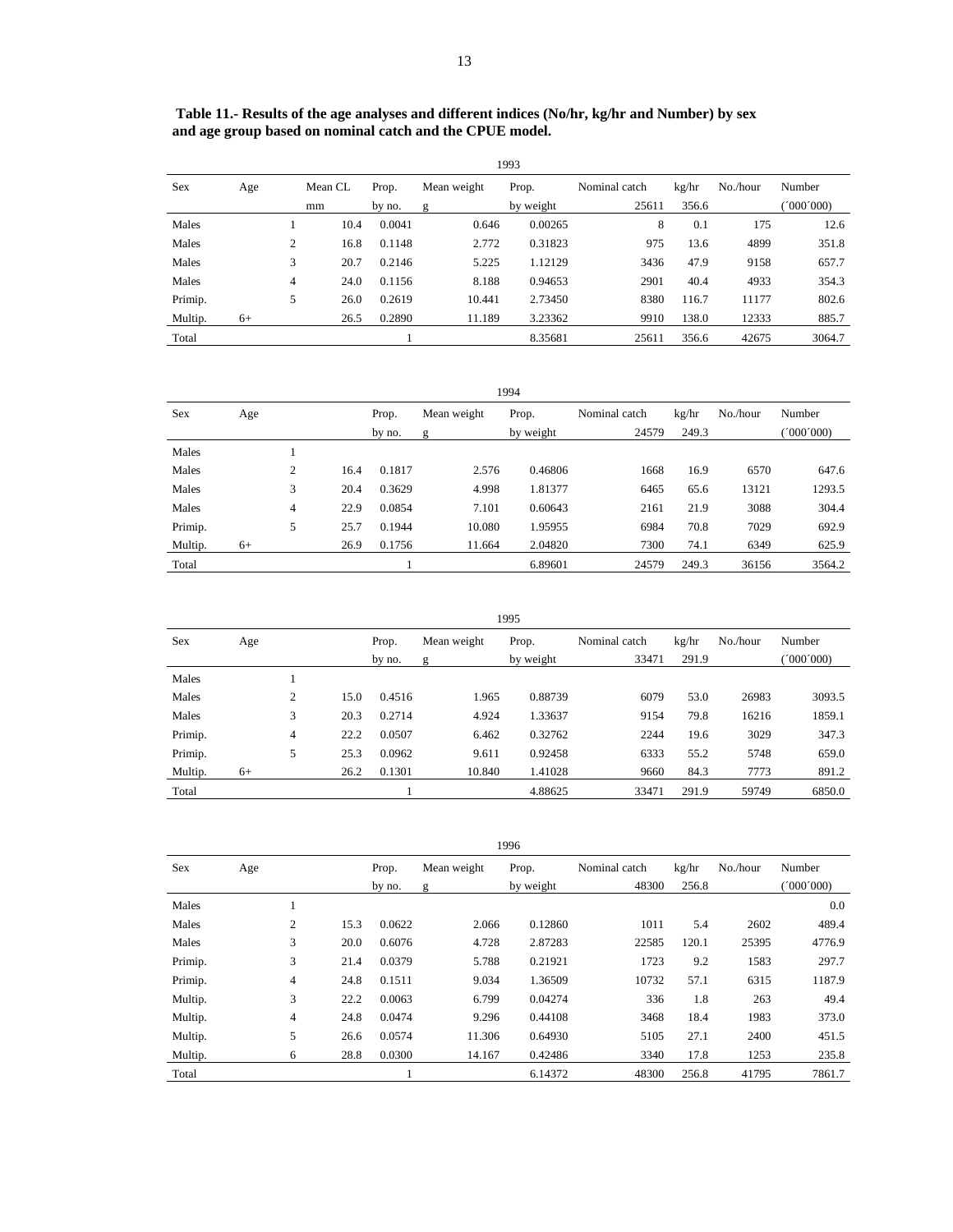Table 11. Continued

| 1997       |     |                          |      |                 |                              |                    |                        |                |          |                   |  |
|------------|-----|--------------------------|------|-----------------|------------------------------|--------------------|------------------------|----------------|----------|-------------------|--|
| <b>Sex</b> | Age |                          |      | Prop.<br>by no. | Mean weight<br>$\mathfrak g$ | Prop.<br>by weight | Nominal catch<br>26028 | kg/hr<br>260.6 | No./hour | Number<br>000'000 |  |
| Males      |     | 1                        | 10.4 | 0.0001          | 0.910                        | 0.00020            |                        | 0.0            | 9        | 0.9               |  |
| Males      |     | $\overline{2}$           | 15.7 | 0.0522          | 3.201                        | 0.16714            | 686                    | 6.9            | 2144     | 214.2             |  |
| Males      |     | 3                        | 19.0 | 0.4092          | 4.117                        | 1.68462            | 6911                   | 69.2           | 16805    | 1678.6            |  |
| Males      |     | 4                        | 22.3 | 0.2089          | 6.633                        | 1.38567            | 5684                   | 56.9           | 8580     | 857.0             |  |
| Primip.    |     | 3                        | 20.6 | 0.0029          | 5.237                        | 0.01498            | 61                     | 0.6            | 118      | 11.7              |  |
| Primip.    |     | $\overline{\mathcal{L}}$ | 24.3 | 0.1724          | 8.390                        | 1.44630            | 5933                   | 59.4           | 7080     | 707.2             |  |
| Multip.    |     | 3                        | 19.1 | 0.0025          | 5.018                        | 0.01240            | 51                     | 0.5            | 101      | 10.1              |  |
| Multip.    |     | $\overline{\mathcal{L}}$ | 24.2 | 0.0488          | 9.570                        | 0.46737            | 1917                   | 19.2           | 2006     | 200.3             |  |
| Multip.    |     | 5                        | 25.6 | 0.0845          | 10.631                       | 0.89822            | 3685                   | 36.9           | 3470     | 346.6             |  |
| Multip.    |     | 6                        | 28.3 | 0.0171          | 14.350                       | 0.24558            | 1007                   | 10.1           | 703      | 70.2              |  |
| Multip.    |     | 7                        | 29.3 | 0.0015          | 15.070                       | 0.02232            | 92                     | 0.9            | 61       | 6.1               |  |
| Total      |     |                          |      |                 |                              | 6.34481            | 26028                  | 260.6          | 41076    | 4102.9            |  |

1998

| Sex     | Age | CL   | Prop.  | Mean weight | Prop.     | Nominal catch | Kg/hr | No./hour | Number    |
|---------|-----|------|--------|-------------|-----------|---------------|-------|----------|-----------|
|         |     | mm   | by no. | g           | by weight | 30321         | 334.4 |          | (000'000) |
| Males   | 2   | 14.9 | 0.0596 | 1.923       | 0.11460   | 581           | 6.4   | 3331     | 302.0     |
| Males   | 3   | 18.7 | 0.3462 | 3.868       | 1.33904   | 6786          | 74.9  | 19352    | 1754.5    |
| Males   | 4   | 21.2 | 0.2321 | 5.642       | 1.30929   | 6636          | 73.2  | 12972    | 1176.1    |
| Primip. | 4   | 23.2 | 0.1399 | 7.355       | 1.02911   | 5216          | 57.5  | 7822     | 709.1     |
| Primip. | 5   | 25.9 | 0.0218 | 10.287      | 0.22439   | 1137          | 12.5  | 1219     | 110.6     |
| Multip. | 3   | 18.6 | 0.0025 | 4.160       | 0.01020   | 52            | 0.6   | 137      | 12.4      |
| Multip. | 4   | 23.5 | 0.0359 | 8.020       | 0.28781   | 1459          | 16.1  | 2006     | 181.9     |
| Multip. | 5   | 25.2 | 0.1083 | 9.700       | 1.05035   | 5323          | 58.7  | 6053     | 548.8     |
| Multip. | 6   | 26.5 | 0.0484 | 11.150      | 0.53946   | 2734          | 30.2  | 2705     | 245.2     |
| Multip. |     | 29.1 | 0.0054 | 14.470      | 0.07848   | 398           | 4.4   | 303      | 27.5      |
| Total   |     |      |        |             | 5.98273   | 30321         | 334.4 | 55901    | 5068.1    |

| 1999    |     |                |      |        |             |           |               |       |          |           |  |
|---------|-----|----------------|------|--------|-------------|-----------|---------------|-------|----------|-----------|--|
| Sex     | Age | CL             |      | Prop.  | Mean weight | Prop.     | Nominal catch | kg/hr | No./hour | Number    |  |
|         |     | mm             |      | by no. | g           | by weight | 43439         | 346.1 |          | (000'000) |  |
| Males   |     | 1              | 6.0  | 0.0001 | 0.122       | 0.00001   | $\mathbf{0}$  | 0.0   | 6        | 0.7       |  |
| Males   |     | 2              | 14.5 | 0.0467 | 1.769       | 0.08268   | 591           | 4.7   | 2660     | 333.8     |  |
| Males   |     | 3              | 17.6 | 0.2773 | 3.176       | 0.88073   | 6291          | 50.1  | 15783    | 1980.8    |  |
| Males   |     | 4              | 21.0 | 0.2253 | 5.490       | 1.23680   | 8834          | 70.4  | 12822    | 1609.2    |  |
| Males   |     | 5              | 22.3 | 0.0003 | 6.560       | 0.00187   | 13            | 0.1   | 16       | 2.0       |  |
| Primip. |     | 4              | 22.1 | 0.0758 | 6.348       | 0.48118   | 3437          | 27.4  | 4314     | 541.4     |  |
| Primip. |     | 5              | 24.2 | 0.1327 | 8.418       | 1.11680   | 7977          | 63.6  | 7551     | 947.6     |  |
| Multip. |     | 3              | 18.2 | 0.0009 | 3.970       | 0.00361   | 26            | 0.2   | 52       | 6.5       |  |
| Multip. |     | $\overline{4}$ | 22.0 | 0.0207 | 6.672       | 0.13820   | 987           | 7.9   | 1179     | 148.0     |  |
| Multip. |     | 5              | 24.2 | 0.1259 | 8.674       | 1.09238   | 7803          | 62.2  | 7168     | 899.5     |  |
| Multip. |     | 6              | 26.4 | 0.0932 | 11.060      | 1.03086   | 7363          | 58.7  | 5305     | 665.8     |  |
| Multip. |     | $\overline{7}$ | 29.6 | 0.0011 | 15.171      | 0.01638   | 117           | 0.9   | 61       | 7.7       |  |
| Total   |     |                |      |        |             | 6.08151   | 43439         | 346.1 | 56918    | 7143.0    |  |

1999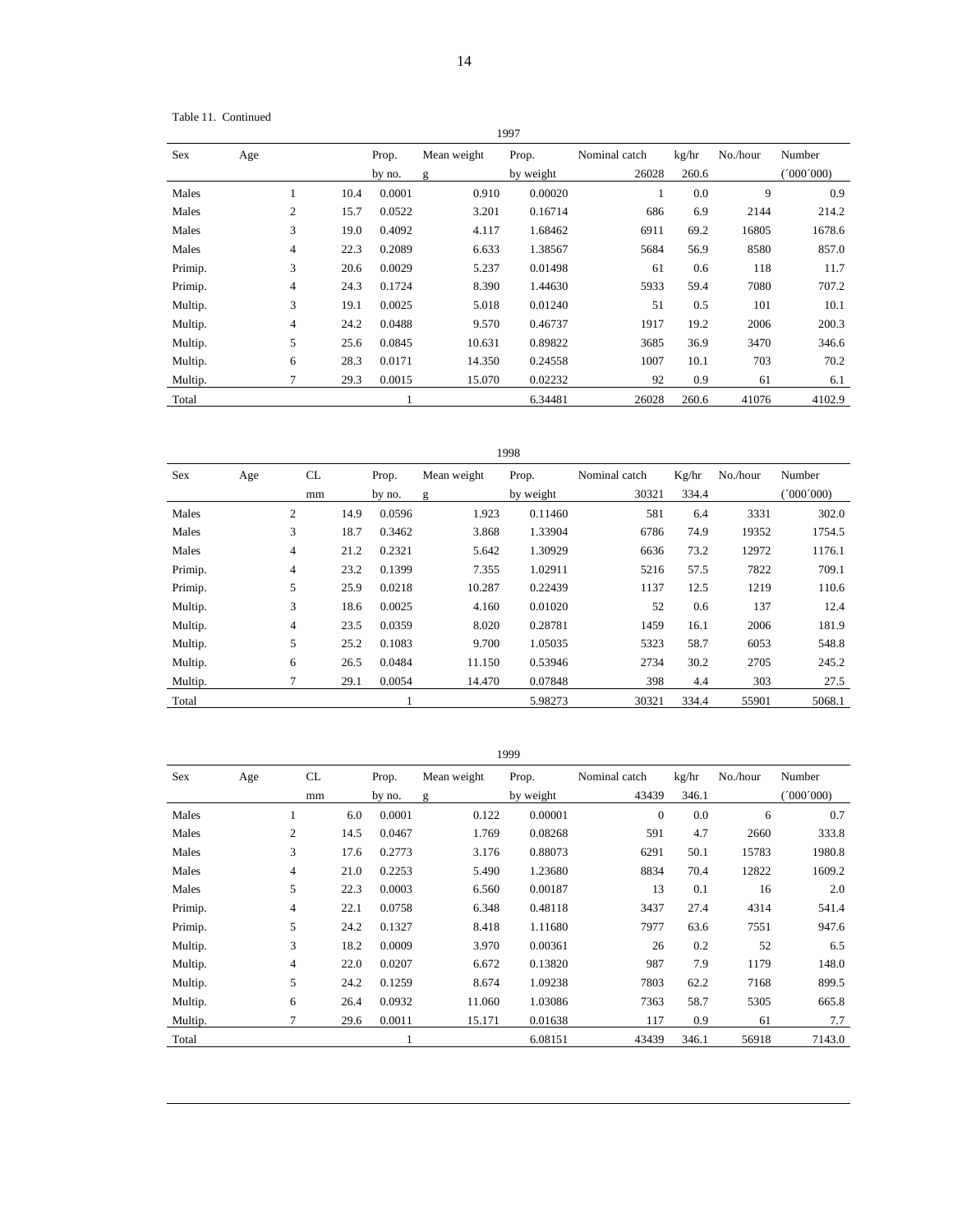Table 11 continued

| 2000       |     |                |      |        |        |        |           |               |       |          |           |
|------------|-----|----------------|------|--------|--------|--------|-----------|---------------|-------|----------|-----------|
| <b>Sex</b> | Age | CL             |      | Prop.  | Weight |        | Prop.     | Nominal catch | kg/hr | No./hour | Number    |
|            |     | mm             |      | by no. | g      |        | by weight | 52867         | 386.5 |          | (1000000) |
| Males      |     | $\overline{2}$ | 13.2 | 0.0157 |        | 1.326  | 0.02078   | 201           | 1.5   | 1108     | 151.6     |
| Males      |     | 3              | 17.3 | 0.3258 |        | 3.035  | 0.98868   | 9564          | 69.9  | 23038    | 3151.1    |
| Males      |     | 4              | 20.0 | 0.2457 |        | 4.692  | 1.15299   | 11153         | 81.5  | 17378    | 2377.0    |
| Males      |     | 5              | 21.9 | 0.0049 |        | 6.200  | 0.03026   | 293           | 2.1   | 345      | 47.2      |
| Primip.    |     | $\overline{4}$ | 21.0 | 0.0776 |        | 5.458  | 0.42336   | 4095          | 29.9  | 5486     | 750.3     |
| Primip.    |     | 5              | 24.2 | 0.0935 |        | 8.514  | 0.79646   | 7704          | 56.3  | 6616     | 904.9     |
| Multip.    |     | 3              | 18.4 | 0.0021 |        | 4.012  | 0.00854   | 83            | 0.6   | 151      | 20.6      |
| Multip.    |     | 4              | 21.9 | 0.0580 |        | 6.613  | 0.38387   | 3713          | 27.1  | 4105     | 561.5     |
| Multip.    |     | 5              | 24.3 | 0.1271 |        | 8.825  | 1.12131   | 10846         | 79.3  | 8986     | 1229.1    |
| Multip.    |     | 6              | 26.3 | 0.0473 |        | 10.703 | 0.50630   | 4897          | 35.8  | 3345     | 457.6     |
| Multip.    |     | 7              | 27.6 | 0.0023 |        | 14.320 | 0.03289   | 318           | 2.3   | 162      | 22.2      |
| Total      |     |                |      |        |        |        | 5.46543   | 52867         | 386.5 | 70719    | 9673.0    |

2001

| <b>Sex</b> | Age | CL |      | Prop.  | Mean weight | Prop.     | Nominal catch | kg/hr | No./hour | Number   |
|------------|-----|----|------|--------|-------------|-----------|---------------|-------|----------|----------|
|            |     | mm |      | by no. | g           | by weight | 53389         | 376.9 |          | '000'000 |
| Males      | 2   |    | 15.2 | 0.1040 | 2.058       | 0.21403   | 2015          | 14.2  | 6910     | 978.9    |
| Males      |     | 3  | 17.8 | 0.1393 | 3.292       | 0.45858   | 4317          | 30.5  | 9255     | 1311.2   |
| Males      | 4   |    | 20.8 | 0.3925 | 5.315       | 2.08614   | 19637         | 138.6 | 26079    | 3694.5   |
| Males      |     | 5  | 21.8 | 0.0095 | 6.081       | 0.05777   | 544           | 3.8   | 631      | 89.4     |
| Primip.    |     | 4  | 21.5 | 0.0293 | 5.848       | 0.17135   | 1613          | 11.4  | 1947     | 275.8    |
| Primip.    |     | 5  | 24.0 | 0.1147 | 8.204       | 0.94100   | 8857          | 62.5  | 7621     | 1079.7   |
| Multip.    |     | 4  | 20.5 | 0.0240 | 5.484       | 0.13179   | 1240          | 8.8   | 1597     | 226.2    |
| Multip.    |     | 5  | 23.2 | 0.1111 | 7.769       | 0.86314   | 8125          | 57.3  | 7382     | 1045.8   |
| Multip.    |     | 6  | 25.1 | 0.0666 | 9.652       | 0.64282   | 6051          | 42.7  | 4425     | 626.9    |
| Multip.    |     |    | 26.9 | 0.0090 | 11.701      | 0.10531   | 991           | 7.0   | 598      | 84.7     |
| Total      |     |    |      |        |             | 5.67192   | 53389         | 376.9 | 66444    | 9413.2   |

| <b>Sex</b> | Age            | CL<br>mm | Prop.<br>by no. | Mean weight<br>g | Prop.<br>by weight | Nominal catch<br>50214 | kg/hr<br>383.6 | No./hour | Number<br>(000'000) |
|------------|----------------|----------|-----------------|------------------|--------------------|------------------------|----------------|----------|---------------------|
| Males      |                | 12.1     | 0.0003          | 1.011            | 0.00030            | 3                      | 0.0            | 23       | 3.0                 |
| Males      | 2              | 15.4     | 0.0605          | 2.142            | 0.12959            | 1281                   | 9.8            | 4567     | 597.9               |
| Males      | 3              | 18.1     | 0.5095          | 3.497            | 1.78172            | 17609                  | 134.5          | 38462    | 5035.4              |
| Males      | $\overline{4}$ | 20.6     | 0.0681          | 5.124            | 0.34894            | 3449                   | 26.3           | 5141     | 673.0               |
| Primip.    | $\overline{4}$ | 20.3     | 0.0458          | 4.940            | 0.22625            | 2236                   | 17.1           | 3457     | 452.6               |
| Primip.    | 5              | 23.0     | 0.0675          | 7.231            | 0.48809            | 4824                   | 36.8           | 5096     | 667.1               |
| Multip.    | 3              | 19.4     | 0.0009          | 4.718            | 0.00425            | 42                     | 0.3            | 68       | 8.9                 |
| Multip.    | 4              | 22.2     | 0.0598          | 6.818            | 0.40772            | 4029                   | 30.8           | 4514     | 591.0               |
| Multip.    | 5              | 24.1     | 0.1430          | 8.600            | 1.22980            | 12154                  | 92.8           | 10795    | 1413.3              |
| Multip.    | 6              | 25.7     | 0.0430          | 10.266           | 0.44144            | 4363                   | 33.3           | 3246     | 425.0               |
| Multip.    |                | 28.3     | 0.0017          | 13.359           | 0.02271            | 224                    | 1.7            | 128      | 16.8                |
| Total      |                |          |                 |                  | 5.08082            | 50214                  | 383.6          | 75498    | 9884.0              |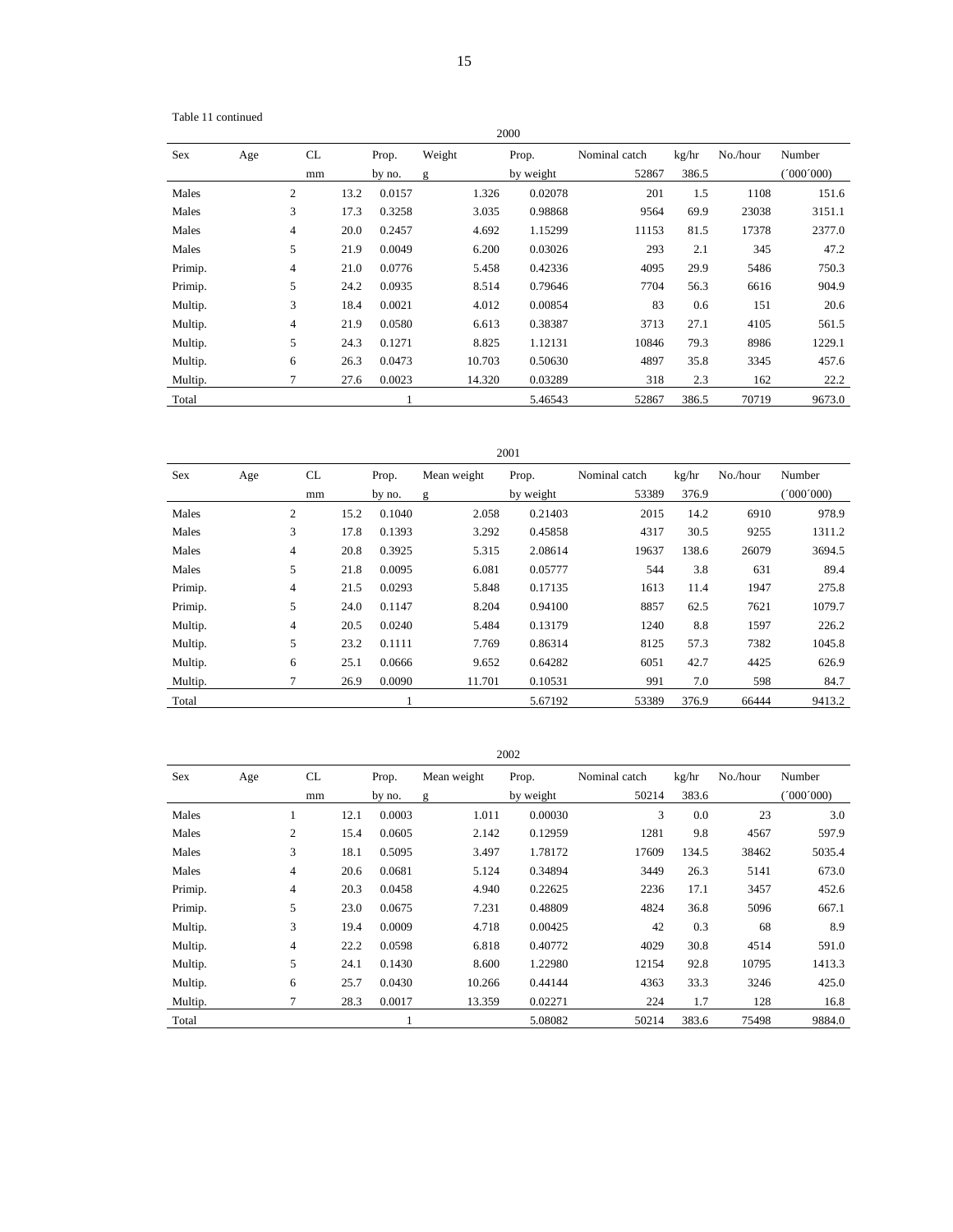Table 11 continued

| 2003       |     |                |      |        |              |           |               |       |          |           |  |  |
|------------|-----|----------------|------|--------|--------------|-----------|---------------|-------|----------|-----------|--|--|
| <b>Sex</b> | Age | <b>CL</b>      |      | Prop.  | Mean weight  | Prop.     | Nominal catch | kg/hr | No./hour | Number    |  |  |
|            |     | mm             |      | by no. | $\mathbf{g}$ | by weight | 63970         | 452.7 |          | (000'000) |  |  |
| Males      |     |                | 12.1 | 0.0086 | 1.020        | 0.00875   | 96            | 0.7   | 667      | 94.3      |  |  |
| Males      |     | $\overline{c}$ | 15.8 | 0.1111 | 2.303        | 0.25586   | 2812          | 19.9  | 8641     | 1221.1    |  |  |
| Males      |     | 3              | 18.4 | 0.1222 | 3.658        | 0.44702   | 4913          | 34.8  | 9505     | 1343.2    |  |  |
| Males      |     | 4              | 20.5 | 0.3638 | 5.062        | 1.84139   | 20240         | 143.2 | 28293    | 3998.3    |  |  |
| Primip.    |     | $\overline{4}$ | 21.7 | 0.0855 | 6.052        | 0.51737   | 5687          | 40.2  | 6649     | 939.6     |  |  |
| Primip.    |     | 5              | 24.2 | 0.0554 | 8.347        | 0.46263   | 5085          | 36.0  | 4311     | 609.2     |  |  |
| Multip.    |     | 3              | 20.0 | 0.0004 | 4.678        | 0.00198   | 22            | 0.2   | 33       | 4.6       |  |  |
| Multip.    |     | 4              | 22.0 | 0.0409 | 6.653        | 0.27199   | 2990          | 21.2  | 3180     | 449.4     |  |  |
| Multip.    |     | 5              | 24.3 | 0.1358 | 8.833        | 1.19913   | 13180         | 93.3  | 10559    | 1492.2    |  |  |
| Multip.    |     | 6              | 26.0 | 0.0753 | 10.622       | 0.79948   | 8787          | 62.2  | 5854     | 827.3     |  |  |
| Multip.    |     | $\tau$         | 27.9 | 0.0011 | 12.885       | 0.01437   | 158           | 1.1   | 87       | 12.3      |  |  |
| Total      |     |                |      |        |              | 5.81996   | 63970         | 452.7 | 77779    | 10991.5   |  |  |

| <b>Sex</b> | Age | CL             |      | Prop.  | Mean weight | Prop.     | Nominal catch | kg/hr | No./hour | Number   |
|------------|-----|----------------|------|--------|-------------|-----------|---------------|-------|----------|----------|
|            |     | mm             |      | by no. | g           | by weight | 45757         | 413.3 |          | '000'000 |
| Males      |     | -1             |      |        |             |           |               |       |          |          |
| Males      |     | $\mathfrak{2}$ | 14.4 | 0.1583 | 1.720       | 0.27228   | 2391          | 21.6  | 12557    | 1390.1   |
| Males      |     | 3              | 18.4 | 0.3719 | 3.631       | 1.35037   | 11858         | 107.1 | 29500    | 3265.7   |
| Males      |     | $\overline{4}$ | 21.1 | 0.1082 | 5.529       | 0.59824   | 5253          | 47.5  | 8583     | 950.1    |
| Males      |     | 5              | 21.5 | 0.0164 | 5.867       | 0.09622   | 845           | 7.6   | 1301     | 144.0    |
| Primip.    |     | $\overline{4}$ | 20.8 | 0.0091 | 5.327       | 0.04848   | 426           | 3.8   | 722      | 79.9     |
| Primip.    |     | 5              | 23.4 | 0.1657 | 7.618       | 1.26230   | 11085         | 100.1 | 13144    | 1455.0   |
| Multip.    |     | $\overline{4}$ | 21.6 | 0.0158 | 6.296       | 0.09948   | 874           | 7.9   | 1253     | 138.7    |
| Multip.    |     | 5              | 24.3 | 0.0993 | 8.756       | 0.86947   | 7635          | 69.0  | 7877     | 872.0    |
| Multip.    |     | 6              | 26.5 | 0.0548 | 11.126      | 0.60970   | 5354          | 48.4  | 4347     | 481.2    |
| Multip.    |     | 7              | 28.9 | 0.0003 | 14.199      | 0.00426   | 37            | 0.3   | 24       | 2.6      |
| Total      |     |                |      | л      |             | 5.21079   | 45757         | 413.3 | 79306    | 8779.4   |

| U |  |
|---|--|
|   |  |

| Sex     | Age | CL.            |      | Prop.  | Mean weight | Prop.     | Nominal catch | kg/hr | No./hour | Number    |
|---------|-----|----------------|------|--------|-------------|-----------|---------------|-------|----------|-----------|
|         |     | mm             |      | by no. | g           | by weight | 27479         | 463.5 |          | (1000000) |
| Males   |     |                |      |        |             |           |               |       |          |           |
| Males   |     | 2              | 15.7 | 0.0607 | 2.229       | 0.13530   | 724           | 12.2  | 5479     | 324.9     |
| Males   |     | 3              | 17.5 | 0.3794 | 3.038       | 1.15262   | 6169          | 104.0 | 34249    | 2030.5    |
| Males   |     | $\overline{4}$ | 20.0 | 0.1287 | 4.689       | 0.60347   | 3230          | 54.5  | 11618    | 688.8     |
| Primip. |     | 3              | 19.9 | 0.0153 | 4.689       | 0.07174   | 384           | 6.5   | 1381     | 81.9      |
| Primip. |     | 4              | 21.9 | 0.1893 | 6.206       | 1.17480   | 6287          | 106.1 | 17088    | 1013.1    |
| Primip. |     | 5              | 23.5 | 0.0550 | 7.405       | 0.40728   | 2180          | 36.8  | 4965     | 294.4     |
| Multip. |     | 4              | 22.4 | 0.0264 | 6.830       | 0.18031   | 965           | 16.3  | 2383     | 141.3     |
| Multip. |     | 5              | 24.3 | 0.1090 | 8.952       | 0.97577   | 5222          | 88.1  | 9840     | 583.4     |
| Multip. |     | 6              | 26.2 | 0.0322 | 11.552      | 0.37197   | 1991          | 33.6  | 2907     | 172.3     |
| Multip. |     |                | 26.9 | 0.0053 | 11.552      | 0.06123   | 328           | 5.5   | 478      | 28.4      |
| Total   |     |                |      |        |             | 5.13448   | 27479         | 463.5 | 90389    | 5358.8    |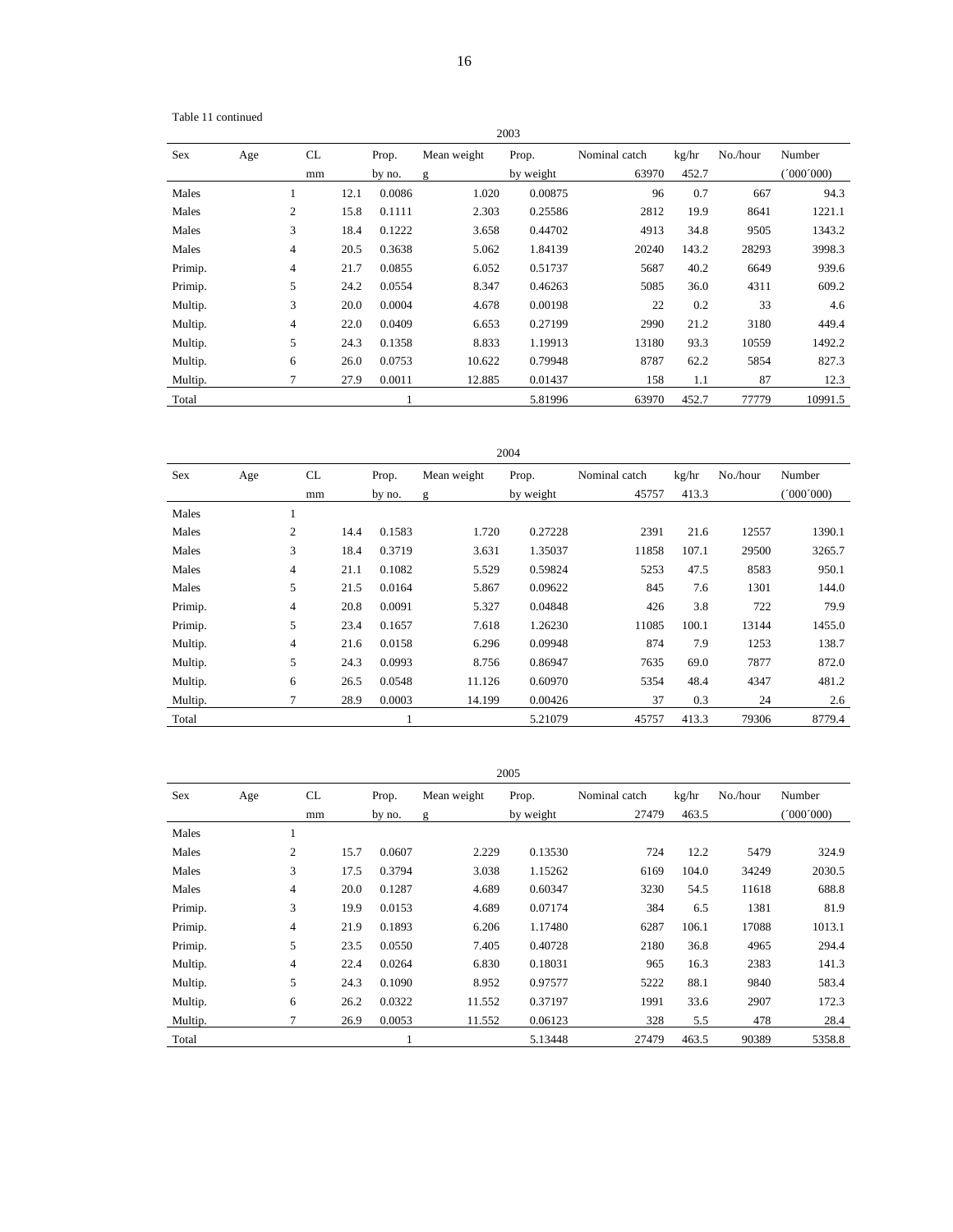Table 11. Continued

| 2006    |                |    |      |        |                  |           |               |       |          |          |  |  |
|---------|----------------|----|------|--------|------------------|-----------|---------------|-------|----------|----------|--|--|
| Sex     | Age            | CL |      | Prop.  | Mean weight      | Prop.     | Nominal catch | kg/hr | No./hour | Number   |  |  |
|         |                | mm |      | by no. | g                | by weight | 18162         | 539.5 |          | '000'000 |  |  |
| Males   |                |    |      |        |                  |           |               |       |          |          |  |  |
| Males   | $\overline{c}$ |    | 12.6 | 0.0142 | 1.136<br>0.01613 |           | 65            | 1.9   | 1693     | 57.0     |  |  |
| Males   | 3              |    | 15.6 | 0.0616 | 2.128            | 0.13110   | 527           | 15.6  | 7350     | 247.5    |  |  |
| Males   | 4              |    | 17.6 | 0.2887 | 3.047            | 0.87985   | 3534          | 105.0 | 34451    | 1159.8   |  |  |
| Males   | 5              |    | 19.7 | 0.0629 | 4.188            | 0.26343   | 1058          | 31.4  | 7506     | 252.7    |  |  |
| Primip. | 3              |    | 15.9 | 0.0089 | 2.401            | 0.02129   | 86            | 2.5   | 1058     | 35.6     |  |  |
| Primip. | 4              |    | 18.6 | 0.1548 | 4.082            | 0.63207   | 2539          | 75.4  | 18474    | 622.0    |  |  |
| Primip. | 5              |    | 20.5 | 0.1408 | 5.639            | 0.79388   | 3189          | 94.7  | 16797    | 565.5    |  |  |
| Primip. | 6              |    | 22.9 | 0.0366 | 8.276            | 0.30299   | 1217          | 36.2  | 4369     | 147.1    |  |  |
| Multip. | 3              |    | 17.5 | 0.0028 | 2.900            | 0.00819   | 33            | 1.0   | 337      | 11.3     |  |  |
| Multip. | 4              |    | 19.6 | 0.0318 | 4.046            | 0.12853   | 516           | 15.3  | 3790     | 127.6    |  |  |
| Multip. | 5              |    | 21.9 | 0.0903 | 5.651            | 0.51018   | 2049          | 60.9  | 10772    | 362.7    |  |  |
| Multip. | 6              |    | 24.0 | 0.0908 | 7.454            | 0.67692   | 2719          | 80.8  | 10835    | 364.8    |  |  |
| Multip. | 7              |    | 26.3 | 0.0158 | 9.904            | 0.15659   | 629           | 18.7  | 1887     | 63.5     |  |  |
| Total   |                |    |      | 1      |                  | 4.52115   | 18162         | 539.5 | 119319   | 4017.1   |  |  |

| 2007    |     |    |      |        |              |           |               |       |          |          |
|---------|-----|----|------|--------|--------------|-----------|---------------|-------|----------|----------|
| Sex     | Age | CL |      | Prop.  | Mean weight  | Prop.     | Nominal catch | kg/hr | No./hour | Number   |
|         |     | mm |      | by no. | $\mathbf{g}$ | by weight | 20267         | 485.7 |          | '000'000 |
| Males   |     |    |      |        |              |           |               |       |          |          |
| Males   |     | 2  | 12.5 | 0.0082 | 1.278        | 0.01054   | 45            | 1.1   | 848      | 35.4     |
| Males   |     | 3  | 15.3 | 0.1026 | 2.176        | 0.22320   | 958           | 22.9  | 10547    | 440.1    |
| Males   |     | 4  | 18.9 | 0.2402 | 3.854        | 0.92556   | 3971          | 95.2  | 24693    | 1030.4   |
| Primip. |     | 3  | 16.6 | 0.0033 | 2.659        | 0.00876   | 38            | 0.9   | 339      | 14.1     |
| Primip. |     | 4  | 19.1 | 0.0953 | 3.962        | 0.37763   | 1620          | 38.8  | 9800     | 409.0    |
| Primip. |     | 5  | 20.8 | 0.1728 | 5.018        | 0.86690   | 3719          | 89.1  | 17764    | 741.3    |
| Primip. |     | 6  | 23.1 | 0.0457 | 6.710        | 0.30680   | 1316          | 31.5  | 4701     | 196.2    |
| Multip. |     | 5  | 20.5 | 0.1798 | 4.891        | 0.87941   | 3773          | 90.4  | 18487    | 771.4    |
| Multip. |     | 6  | 23.1 | 0.1166 | 6.917        | 0.80673   | 3461          | 82.9  | 11992    | 500.4    |
| Multip. |     |    | 25.2 | 0.0355 | 8.973        | 0.31822   | 1365          | 32.7  | 3646     | 152.2    |
| Total   |     |    |      | -1     |              | 4.72375   | 20267         | 485.7 | 102818   | 4290.4   |

|         | 2008           |      |        |             |           |               |       |          |           |  |  |  |  |
|---------|----------------|------|--------|-------------|-----------|---------------|-------|----------|-----------|--|--|--|--|
| Sex     | Age            | CL   | Prop.  | Mean weight | Prop.     | Nominal catch | kg/hr | No./hour | Number    |  |  |  |  |
|         |                | mm   | by no. | g           | by weight | 12889         | 437.8 |          | (000'000) |  |  |  |  |
| Males   |                |      |        |             |           |               |       |          |           |  |  |  |  |
| Males   | $\overline{2}$ | 13.4 | 0.0103 | 1.510       | 0.01550   | 39            | 1.3   | 866      | 25.5      |  |  |  |  |
| Males   | 3              | 17.4 | 0.2362 | 3.091       | 0.73025   | 1815          | 61.6  | 19941    | 587.0     |  |  |  |  |
| Males   | 4              | 19.6 | 0.0940 | 4.331       | 0.40731   | 1012          | 34.4  | 7938     | 233.7     |  |  |  |  |
| Primip. | 3              | 18.1 | 0.0415 | 3.471       | 0.14422   | 358           | 12.2  | 3507     | 103.2     |  |  |  |  |
| Primip. | 4              | 20.9 | 0.1328 | 5.160       | 0.68522   | 1703          | 57.8  | 11209    | 330.0     |  |  |  |  |
| Primip. | 5              | 23.0 | 0.1435 | 6.782       | 0.97332   | 2419          | 82.2  | 12114    | 356.6     |  |  |  |  |
| Multip. | 3              | 19.7 | 0.0228 | 4.359       | 0.09933   | 247           | 8.4   | 1923     | 56.6      |  |  |  |  |
| Multip. | 4              | 21.8 | 0.1741 | 5.791       | 1.00811   | 2505          | 85.1  | 14693    | 432.5     |  |  |  |  |
| Multip. | 5              | 23.9 | 0.1259 | 7.476       | 0.94096   | 2338          | 79.4  | 10625    | 312.8     |  |  |  |  |
| Multip. | 6              | 26.2 | 0.0189 | 9.675       | 0.18280   | 454           | 15.4  | 1595     | 47.0      |  |  |  |  |
| Multip. | $\overline{7}$ |      |        |             |           |               |       |          |           |  |  |  |  |
| Total   |                |      |        |             | 5.18702   | 12889         | 437.8 | 84411    | 2484.9    |  |  |  |  |

2007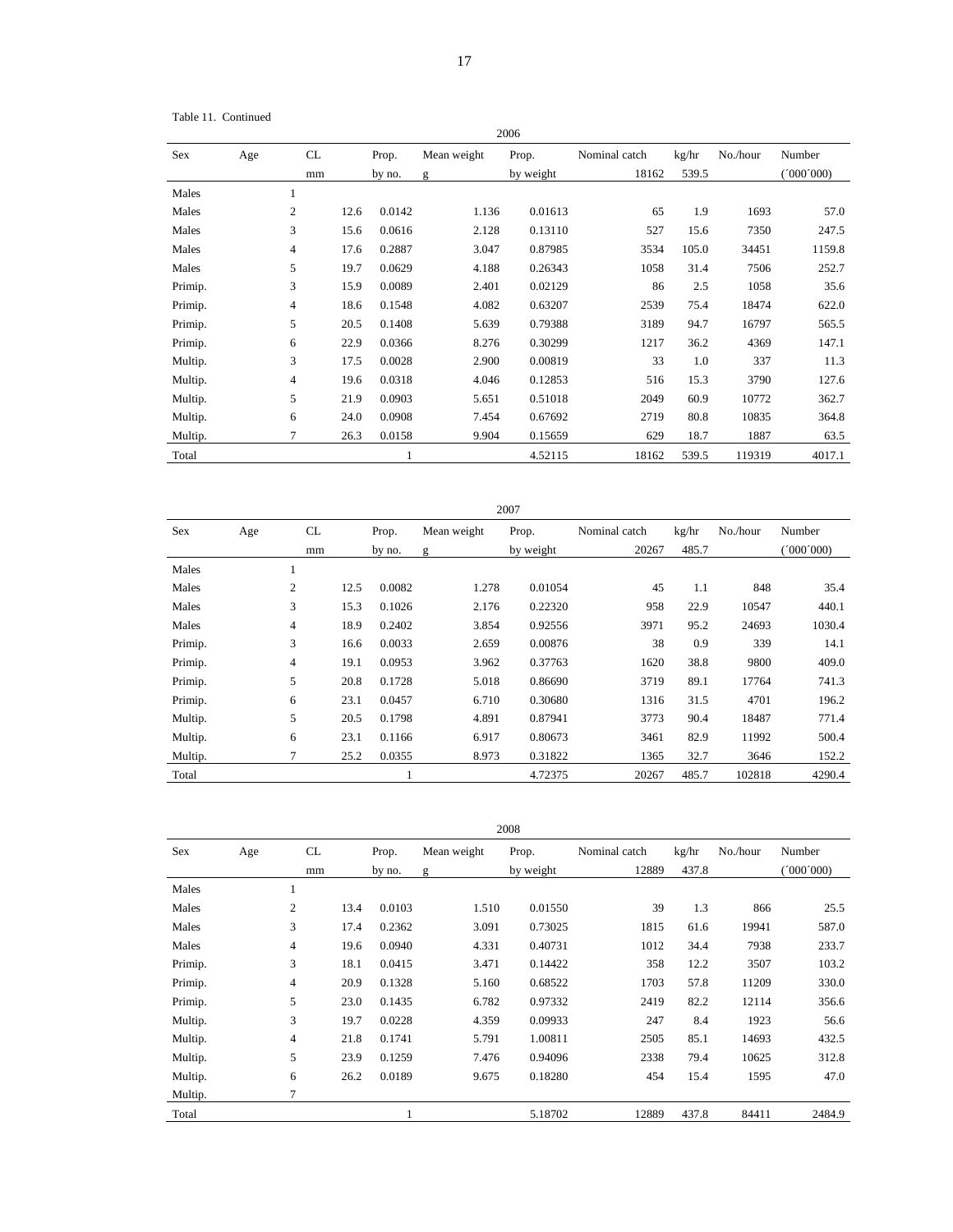Table 11. Continued

| 2009       |                        |                                  |        |                  |             |           |               |       |          |           |  |  |  |
|------------|------------------------|----------------------------------|--------|------------------|-------------|-----------|---------------|-------|----------|-----------|--|--|--|
| <b>Sex</b> | Age                    | CL                               |        | Prop.            | Mean weight | Prop.     | Nominal catch | kg/hr | No./hour | Number    |  |  |  |
|            |                        | mm                               |        | by no.           | g           | by weight | 2958          | 416.5 |          | (1000000) |  |  |  |
| Males      | 1                      |                                  |        |                  |             |           |               |       |          |           |  |  |  |
| Males      |                        | $\overline{2}$<br>15.9<br>0.1972 |        | 2.573<br>0.50739 |             | 574       | 44.0          | 17107 | 223.0    |           |  |  |  |
| Males      | 3<br>18.2              |                                  | 0.2458 | 3.696            | 0.90845     | 1027      | 78.8          | 21324 | 278.0    |           |  |  |  |
| Males      | $\overline{4}$<br>20.1 |                                  | 0.0849 | 4.864            | 0.41288     | 467       | 35.8          | 7364  | 96.0     |           |  |  |  |
| Primip.    | $\mathfrak{2}$         |                                  | 15.8   | 0.0087           | 2.522       | 0.02200   | 25            | 1.9   | 757      | 9.9       |  |  |  |
| Primip.    | 3                      |                                  | 18.7   | 0.0337           | 3.991       | 0.13431   | 152           | 11.7  | 2920     | 38.1      |  |  |  |
| Primip.    | $\overline{4}$         |                                  | 21.0   | 0.1871           | 5.470       | 1.02373   | 1158          | 88.8  | 16235    | 211.6     |  |  |  |
| Primip.    | 5                      |                                  | 23.1   | 0.0759           | 7.124       | 0.54071   | 612           | 46.9  | 6585     | 85.8      |  |  |  |
| Multip.    | 3                      |                                  | 17.6   | 0.0020           | 3.405       | 0.00686   | 8             | 0.6   | 175      | 2.3       |  |  |  |
| Multip.    | 4                      |                                  | 20.9   | 0.0245           | 5.425       | 0.13266   | 150           | 11.5  | 2121     | 27.7      |  |  |  |
| Multip.    |                        | 5<br>22.9<br>0.0833              |        |                  | 6.914       | 0.57611   | 652           | 50.0  | 7229     | 94.2      |  |  |  |
| Multip.    |                        | 6<br>25.1<br>0.0443              |        | 8.869            | 0.39332     | 445       | 34.1          | 3847  | 50.2     |           |  |  |  |
| Multip.    | $\overline{7}$         |                                  | 27.4   | 0.0127           | 11.203      | 0.14201   | 161           | 12.3  | 1100     | 14.3      |  |  |  |
| Total      |                        |                                  |        | 1                |             | 4.80041   | 5429          | 416.5 | 86764    | 1131.1    |  |  |  |

|         | 2010* |                |                                    |        |             |           |               |       |                |           |  |  |  |
|---------|-------|----------------|------------------------------------|--------|-------------|-----------|---------------|-------|----------------|-----------|--|--|--|
| Sex     | Age   | CL.            |                                    | Prop.  | Mean weight | Prop.     | Nominal catch | kg/hr | No./hour       | Number    |  |  |  |
|         |       | mm             |                                    | by no. | g           | by weight | 1087          | 416.5 |                | (1000000) |  |  |  |
| Males   |       |                | 11.7                               | 0.0092 | 1.120       | 0.01035   | 2             | 0.7   | 658            | 1.9       |  |  |  |
| Males   |       | $\overline{c}$ | 17.6                               | 0.1297 | 3.365       | 0.43647   | 92            | 31.1  | 9244           | 27.4      |  |  |  |
| Males   |       | 3              | 19.7<br>0.1821<br>0.82472<br>4.529 |        | 174         | 58.8      | 12976         | 38.4  |                |           |  |  |  |
| Males   |       | 4              | 1.0                                | 0.0000 | 0.001       | 0.00000   | $\mathbf{0}$  | 0.0   | $\overline{0}$ | 0.0       |  |  |  |
| Primip. |       | $\overline{c}$ | 18.1                               | 0.0035 | 3.639       | 0.01255   | 3             | 0.9   | 246            | 0.7       |  |  |  |
| Primip. |       | 3              | 21.4                               | 0.2598 | 5.703       | 1.48174   | 313           | 105.6 | 18516          | 54.8      |  |  |  |
| Primip. |       | 4              | 23.5                               | 0.1947 | 7.293       | 1.41967   | 300           | 101.2 | 13874          | 41.1      |  |  |  |
| Primip. |       | 5              | 24.7                               | 0.0336 | 8.348       | 0.28021   | 59            | 20.0  | 2392           | 7.1       |  |  |  |
| Multip. |       | $\overline{c}$ | 17.6                               | 0.0004 | 3.324       | 0.00143   | $\theta$      | 0.1   | 31             | 0.1       |  |  |  |
| Multip. |       | 3              | 21.4                               | 0.0216 | 5.687       | 0.12288   | 26            | 8.8   | 1540           | 4.6       |  |  |  |
| Multip. |       | $\overline{4}$ | 23.0                               | 0.0860 | 6.891       | 0.59233   | 125           | 42.2  | 6126           | 18.1      |  |  |  |
| Multip. | 5     |                | 24.2                               | 0.0611 | 7.924       | 0.48450   | 102           | 34.5  | 4358           | 12.9      |  |  |  |
| Multip. |       | 6              | 26.0                               | 0.0183 | 9.651       | 0.17677   | 37            | 12.6  | 1305           | 3.9       |  |  |  |
| Total   |       |                |                                    | 1      |             | 5.84363   | 1233          | 416.5 | 71267          | 211.0     |  |  |  |

\*provisional, assuming a catch of 1233 tons and  $CPUE_{2010} = CPUE_{2009}$ 

Table 12. Number (10<sup>6</sup>) of shrimp caught annually, based on the ageing of international **samples in the period January to September (1996-05) and EU surveys samples (2006-10).** 

| Age.           | 1996 1997 |      | 1998 | 1999 | 2000 | 2001 | 2002 | 2003  | 2004      | 2005 | 2006 | 2007 | 2008 | 2009 | $2010*$ |
|----------------|-----------|------|------|------|------|------|------|-------|-----------|------|------|------|------|------|---------|
|                |           |      |      |      |      |      | 3    | 94    |           |      |      |      |      |      |         |
| $\mathfrak{D}$ | 489       | 214  | 302  | 334  | 152  | 979  | 598  | 1221  | 1390      | 325  | 57   | 35   | 25   | 233  | 28      |
| 3              | 5124      | 1700 | 1767 | 1987 | 3172 | 1311 | 5044 |       | 1348 3266 | 2112 | 294  | 454  | 747  | 318  | 98      |
| 4              | 1561      | 1764 | 2067 | 2299 | 3689 | 4197 | 1717 | 5387  | 1169      | 1843 | 1909 | 1439 | 996  | 335  | 59      |
| 5.             | 451       | 347  | 659  | 1849 | 2181 | 2215 | 2080 | 2101  | 2471      | 878  | 1181 | 1513 | 669  | 180  | 20      |
| 6              | 236       | 70   | 245  | 666  | 458  | 627  | 425  | 827   | 481       | 172  | 512  | 697  | 47   | 50   | 4       |
|                |           | 6    | 27   | 8    | 22   | 85   | 17   | 12    | 3         | 28   | 64   | 152  |      | 14   |         |
|                | 7862      | 4103 | 5068 | 7143 | 9673 | 9413 | 9884 | 10991 | 8779      | 5359 | 4017 | 4290 | 2485 | 1131 | 211     |

\*provisional, assuming a catch of 1233 tons.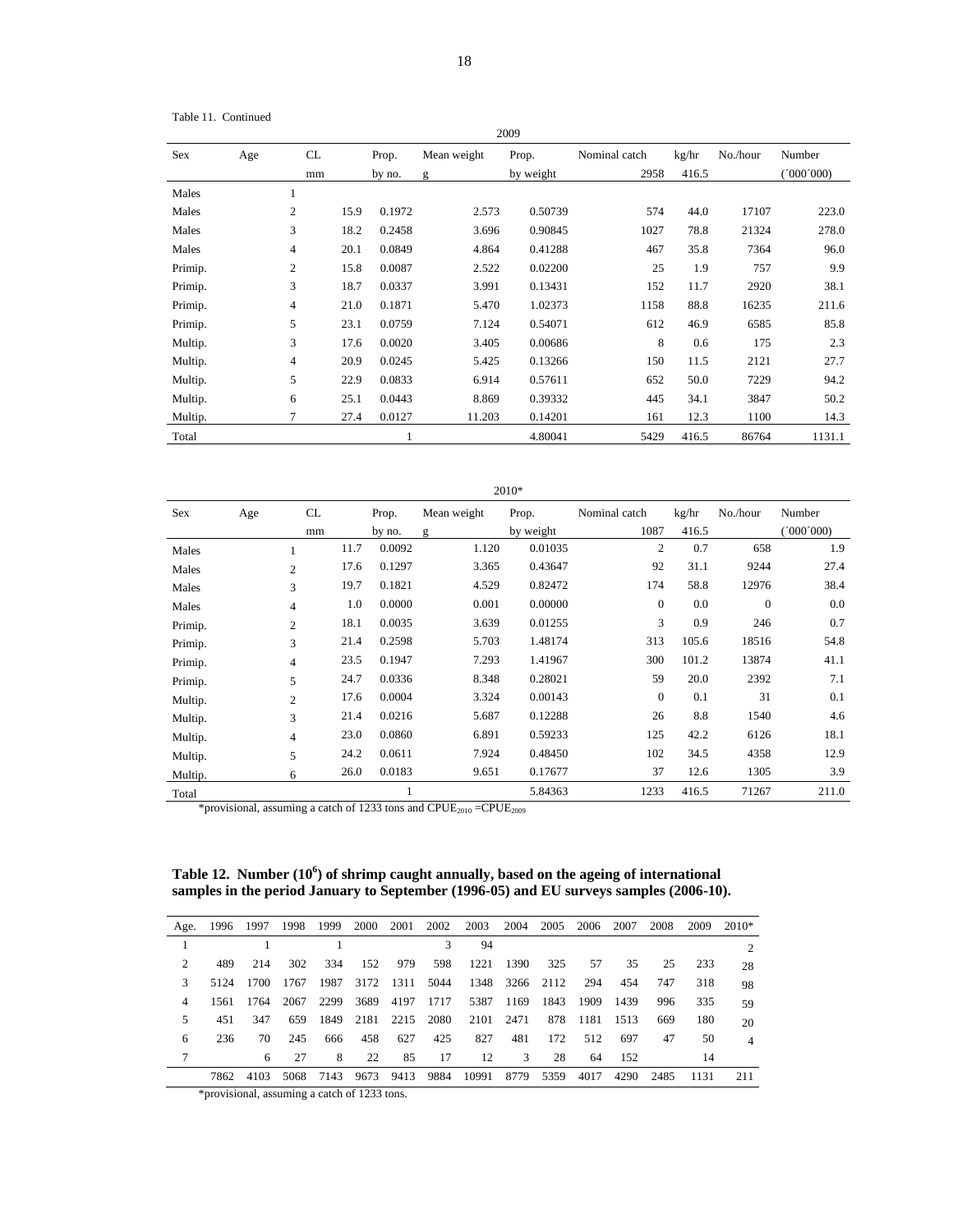|  |       |      |  |             |  | Agegr. 1996 1997 1998 1999 2000 2001 2002 2003 2004 2005 2006* 2007                         | 2008 | 2009 2010 |       |
|--|-------|------|--|-------------|--|---------------------------------------------------------------------------------------------|------|-----------|-------|
|  | 10.44 | 6.00 |  | 12.05 12.09 |  |                                                                                             |      |           | 11.75 |
|  |       |      |  |             |  | 2 15.25 15.73 14.90 14.49 13.16 15.23 15.43 15.81 14.36 15.70 12.59 12.52 13.43 15.89 17.65 |      |           |       |
|  |       |      |  |             |  | 3 20.13 19.05 18.75 17.58 17.32 17.78 18.14 18.42 18.36 17.58 15.71 15.29 17.65 18.23 20.74 |      |           |       |
|  |       |      |  |             |  | 4 24.79 23.30 22.09 21.34 20.49 20.85 21.05 20.83 21.13 21.21 18.08 18.93 20.98 20.74 23.31 |      |           |       |
|  |       |      |  |             |  | 5 26.60 25.56 25.29 24.22 24.21 23.56 23.77 24.28 23.62 24.07 21.00 20.65 23.43 23.01 24.35 |      |           |       |
|  |       |      |  |             |  | 6 28.85 28.33 26.47 26.42 26.32 25.13 25.69 26.01 26.45 26.24 23.65 23.07 26.19 25.10 26.01 |      |           |       |
|  |       |      |  |             |  | 29.28 29.07 29.57 27.64 26.93 28.25 27.88 28.87 26.90 26.31 25.19 27.36                     |      |           |       |

**Table 13. Shrimp Mean length (oblique carapace length mm) at age** 

\* Since 2006 the mean length at age is estimated from EU survey

**Table 14. Shrimp Mean weight at age for the period January to September based on international data base.** 

|    |      |             |      |           |                |  |                   |  | Agegr. 1996 1997 1998 1999 2000 2001 2002 2003 2004 2005 2006* 2007 2008 2009 2010  |  |       |      |
|----|------|-------------|------|-----------|----------------|--|-------------------|--|-------------------------------------------------------------------------------------|--|-------|------|
|    |      | 0.91        |      | 0.12      |                |  | $1.01 \quad 1.02$ |  |                                                                                     |  |       | 1.12 |
|    | 2.07 | 3.20        |      | 1.92 1.77 |                |  |                   |  | 1.33 2.06 2.14 2.30 1.72 2.23 1.14 1.28 1.51 2.57 3.37                              |  |       |      |
|    | 481  | 4.13        |      |           | 3.87 3.18 3.04 |  |                   |  | 3.29 3.50 3.66 3.63 3.10 2.19 2.19 3.24 3.73 5.24                                   |  |       |      |
|    |      | 9.10 7.67   |      |           |                |  |                   |  | 6.44 5.77 5.14 5.36 5.66 5.37 5.61 5.69 3.45 3.88 5.24 5.29 7.17                    |  |       |      |
| 5. |      | 11.31 10.63 | 9.80 |           |                |  |                   |  | 8.54 8.64 7.91 8.16 8.69 7.92 8.43 5.64 4.95 7.11 7.01 8.07                         |  |       |      |
|    |      |             |      |           |                |  |                   |  | 14.17 14.35 11.15 11.06 10.70 9.65 10.27 10.62 11.13 11.55 7.69 6.86 9.67 8.87 9.65 |  |       |      |
|    |      |             |      |           |                |  |                   |  | 15.07 14.47 15.17 14.32 11.70 13.36 12.89 14.20 11.55 9.90 8.97                     |  | 11.20 |      |

\* Since 2006 the weight at age is estimated from EU survey

**Table 15. Number of shrimp caught per hour (Standardized CPUE) annually, based on the ageing of international samples in the period January to September (1996-05) and EU surveys samples (2006-09).** 

| 2003  | 2002  | 2001  | 2000  | 1999  | 1998  | 1997  | 1996  | Age            |
|-------|-------|-------|-------|-------|-------|-------|-------|----------------|
| 667   | 23    |       |       | 6     |       | 9     |       |                |
| 8641  | 4567  | 6910  | 1108  | 2660  | 3331  | 2144  | 2602  | $\overline{c}$ |
| 9538  | 38530 | 9255  | 23188 | 15835 | 19489 | 17024 | 27241 | 3              |
| 38122 | 13113 | 29622 | 26969 | 18316 | 22800 | 17665 | 8299  | 4              |
| 14870 | 15891 | 15634 | 15946 | 14735 | 7272  | 3470  | 2400  | 5              |
| 5854  | 3246  | 4425  | 3345  | 5305  | 2705  | 703   | 1253  | 6              |
| 87    | 128   | 598   | 162   | 61    | 303   | 61    |       | ⇁              |
| 77779 | 75498 | 66444 | 70719 | 56918 | 55901 | 41076 | 41795 |                |

| Age            | 2004  | 2005  | 2006   | 2007   | 2008  | 2009  | $2010*$ | Mean<br>1996-2009 |
|----------------|-------|-------|--------|--------|-------|-------|---------|-------------------|
|                |       |       |        |        |       |       | 658     |                   |
| 2              | 12557 | 5479  | 1693   | 848    | 866   | 17864 | 9521    | 5150              |
| 3              | 29500 | 35630 | 8745   | 10885  | 25371 | 24419 | 33033   | 21128             |
| $\overline{4}$ | 10558 | 31090 | 56715  | 34493  | 33840 | 25721 | 20000   | 26323             |
| 5              | 22321 | 14805 | 35076  | 36251  | 22739 | 13814 | 6750    | 16848             |
| 6              | 4347  | 2907  | 15204  | 16693  | 1595  | 3847  | 1305    | 5115              |
| 7              | 24    | 478   | 1887   | 3646   |       | 1100  |         | 715.5             |
|                | 79306 | 90389 | 119319 | 102818 | 84411 | 86764 | 71267   | 75228             |

\*provisional, assuming a catch of 1233 tons and  $\text{CPUE}_{2010} = \text{CPUE}_{2009}$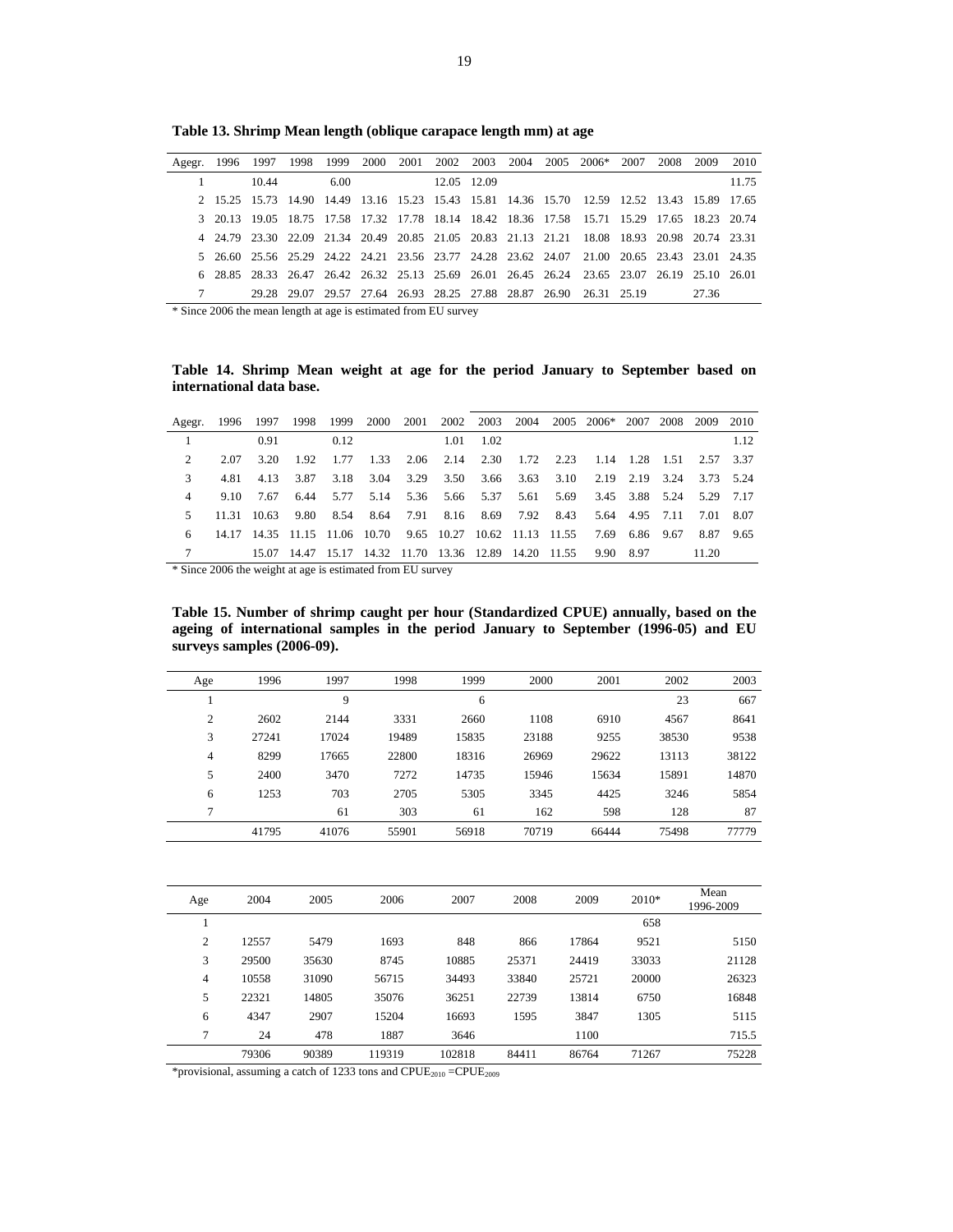| Year | EU survey      | Standarized  |  |  |  |  |
|------|----------------|--------------|--|--|--|--|
|      | <b>Biomass</b> | CPUE Kg/hour |  |  |  |  |
| 1988 | 4525           |              |  |  |  |  |
| 1989 | 1359           |              |  |  |  |  |
| 1990 | 1363           |              |  |  |  |  |
| 1991 | 6365           |              |  |  |  |  |
| 1992 | 15472          |              |  |  |  |  |
| 1993 | 6923           | 254.7        |  |  |  |  |
| 1994 | 2945           | 144.9        |  |  |  |  |
| 1995 | 4857           | 159.1        |  |  |  |  |
| 1996 | 5132           | 131.3        |  |  |  |  |
| 1997 | 4885           | 127.6        |  |  |  |  |
| 1998 | 11444          | 180.0        |  |  |  |  |
| 1999 | 13669          | 220.8        |  |  |  |  |
| 2000 | 10172          | 231.4        |  |  |  |  |
| 2001 | 13336          | 189.7        |  |  |  |  |
| 2002 | 17091          | 212.9        |  |  |  |  |
| 2003 | 11589          | 254.1        |  |  |  |  |
| 2004 | 12081          | 229.5        |  |  |  |  |
| 2005 | 14381          | 292.8        |  |  |  |  |
| 2006 | 11359          | 385.5        |  |  |  |  |
| 2007 | 12843          | 366.5        |  |  |  |  |
| 2008 | 8630           | 340.5        |  |  |  |  |
| 2009 | 1764           | 257.8        |  |  |  |  |
| 2010 | 3819           | 325.8        |  |  |  |  |

**Table 16.- Female biomass Indices from the EU survey, and the female commercial fishery standardized CPUE.**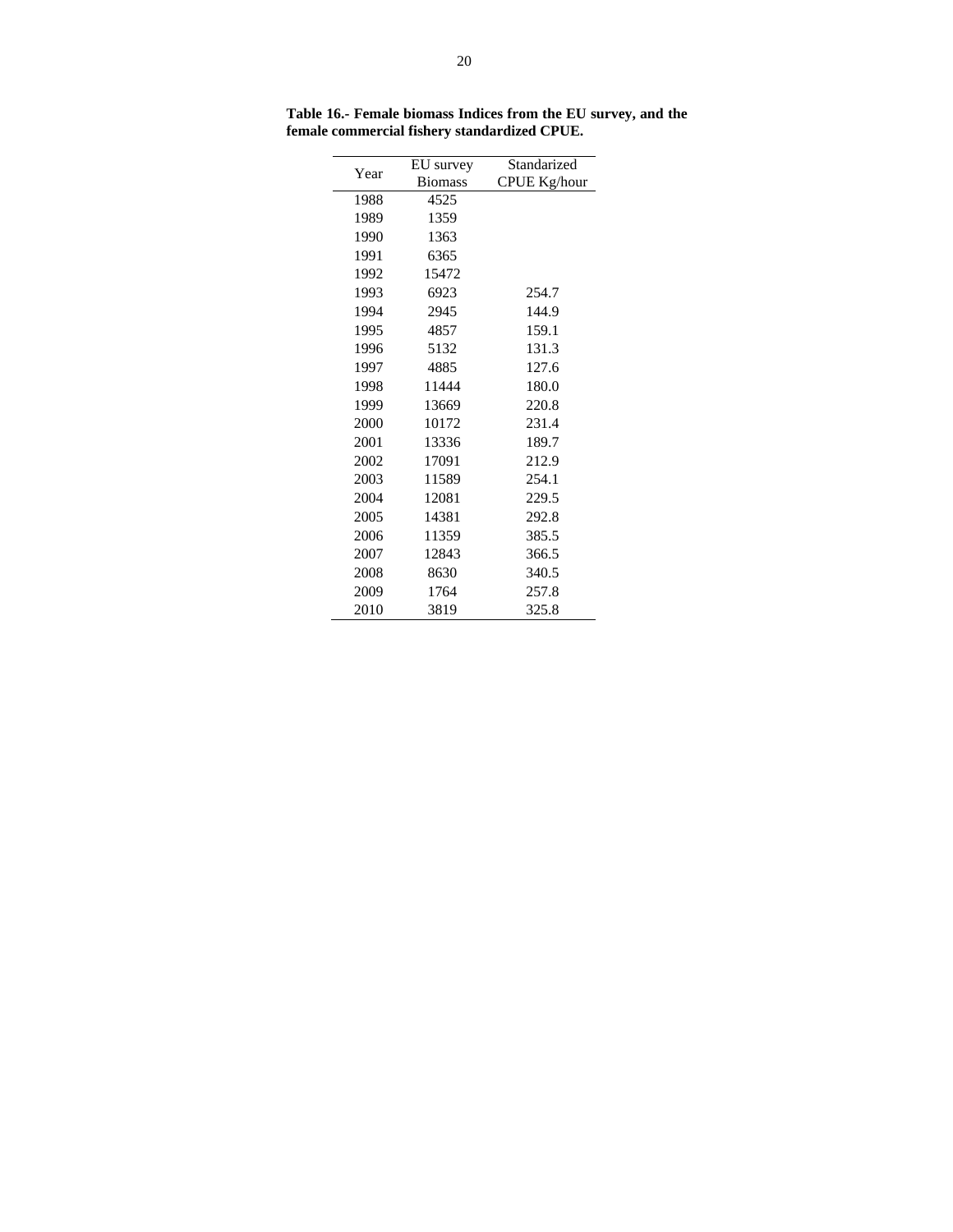

Fig.1. Shrimp in Div. 3M: catch.



**Coeficient of Variation**

Fig. 2. Coefficient of variation around the annual means CPUE.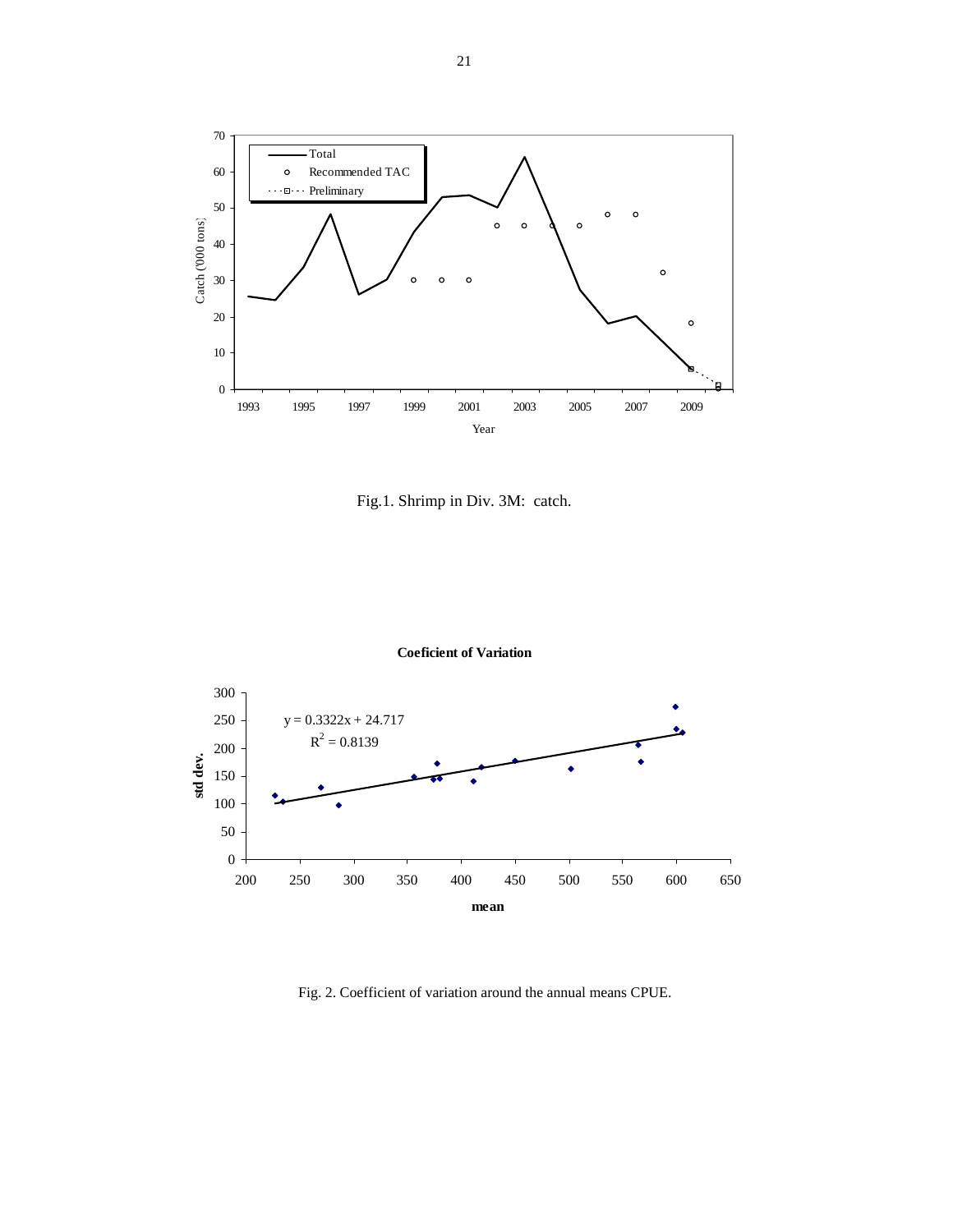

Fig.3. Plots of the generalized linear model of CPUE predicted by year, vessel, month and gear.



Fig. 4. Standardized CPUE series for shrimp in 3M Division, scaled to CPUE in 1993 with approximate 95% confidence limits.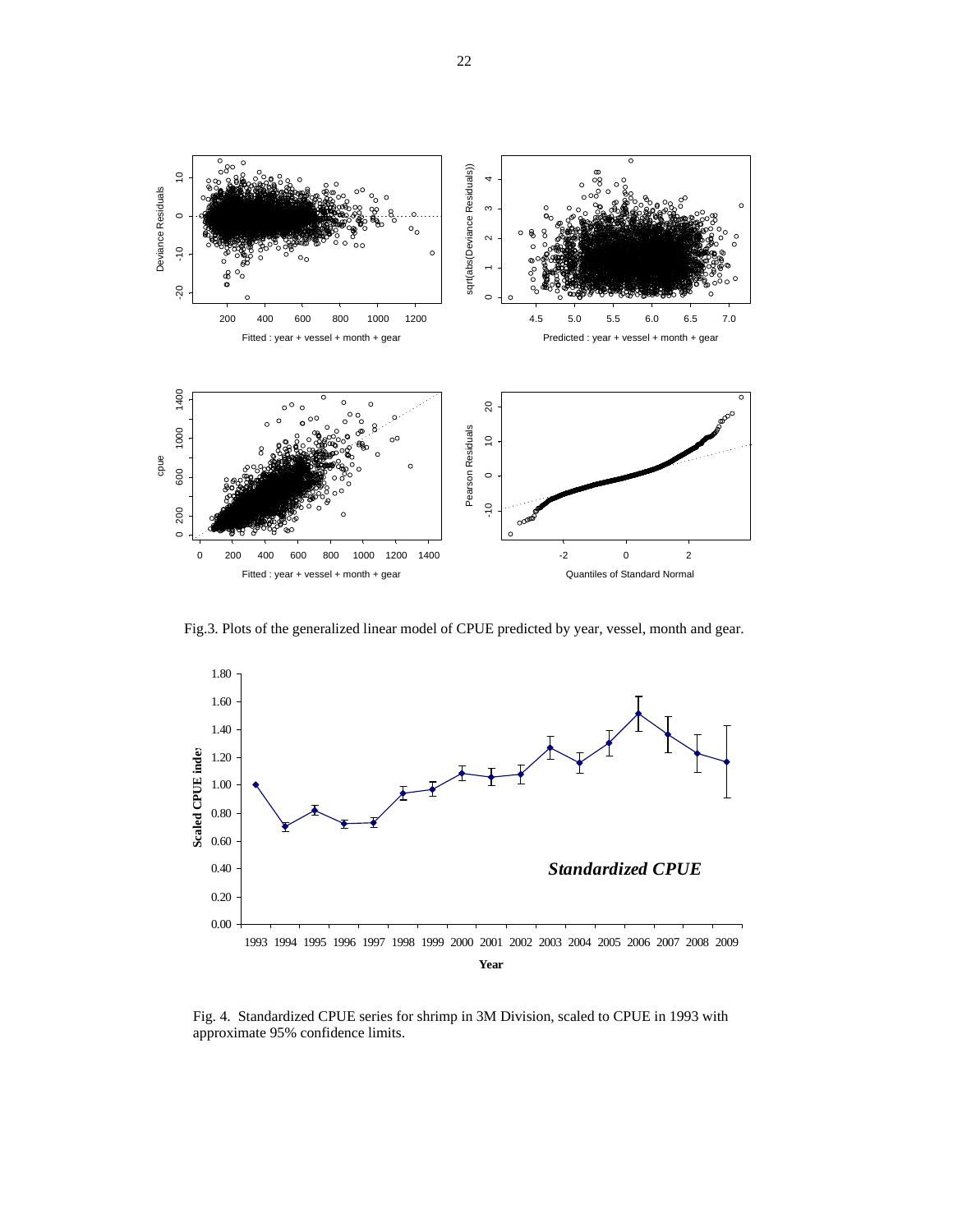

Fig. 5. Exploitation rates as nominal catch divided by the EU survey biomass index of the same year.



Fig. 6. Relationship from the EU Survey between the number of age 2 estimated and the number of age 3 and older one year later .



Fig. 7. No./hour of 2 year olds in the commercial fishery and standardized kg/hour (CPUE 3+) lagged by 2 years.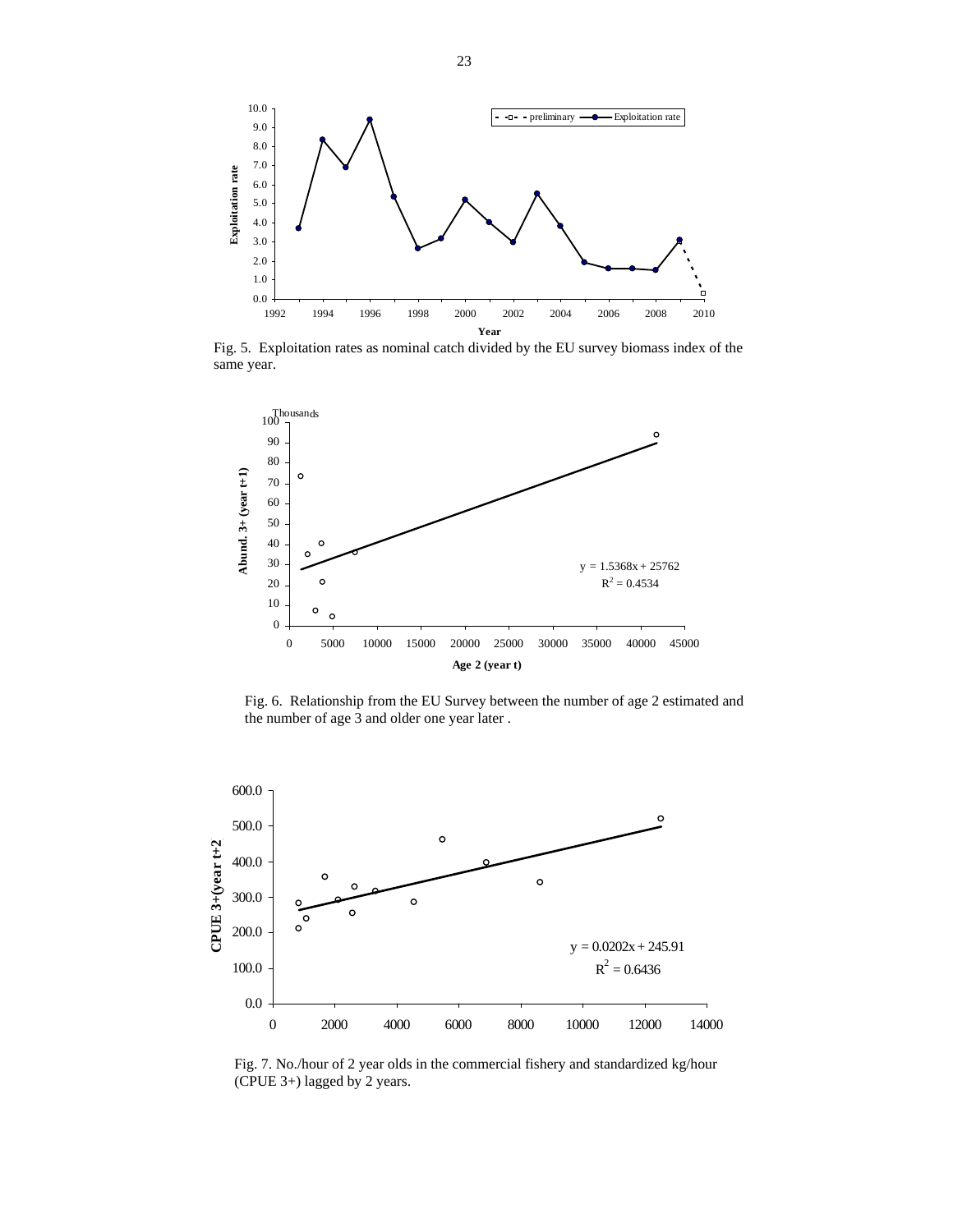

Fig. 8. Recruitment indices (no./hour of 2 years old) from the commercial fishery and abundances of age 2 in EU Survey. Each series was standardized to its mean.



Fig. 9. Shrimp in Div. 3M: female biomass index from EU surveys, 1988-2010.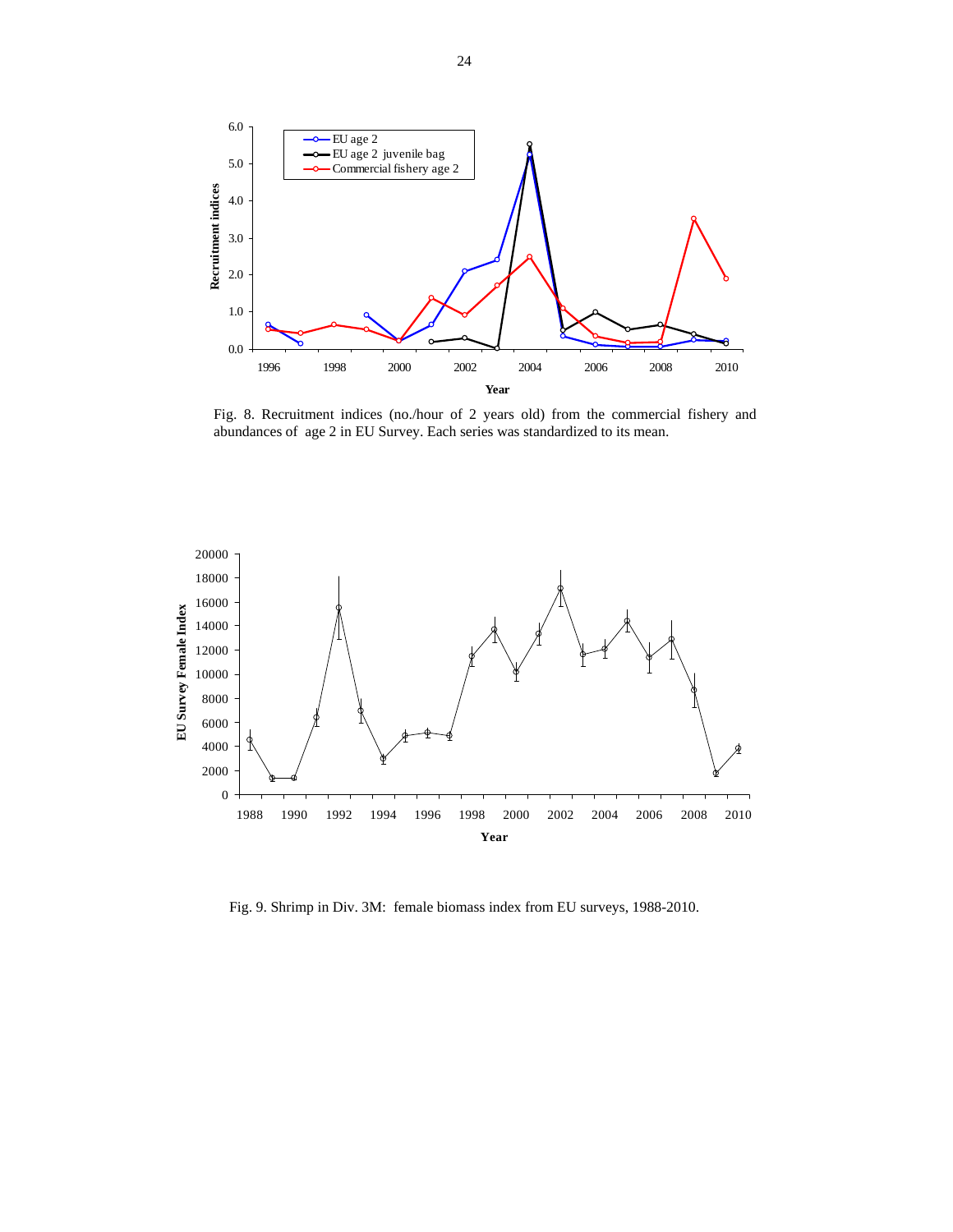



Figure 10. **A**) EU survey cod biomass (black line) and female shrimp biomass (dotted line) in the years 1988-2010 on Flemish Cap. **B**) Relationship from cod biomass and female shrimp biomass from EU Survey indexes estimated in the years 1988-2010 on Flemish Cap.